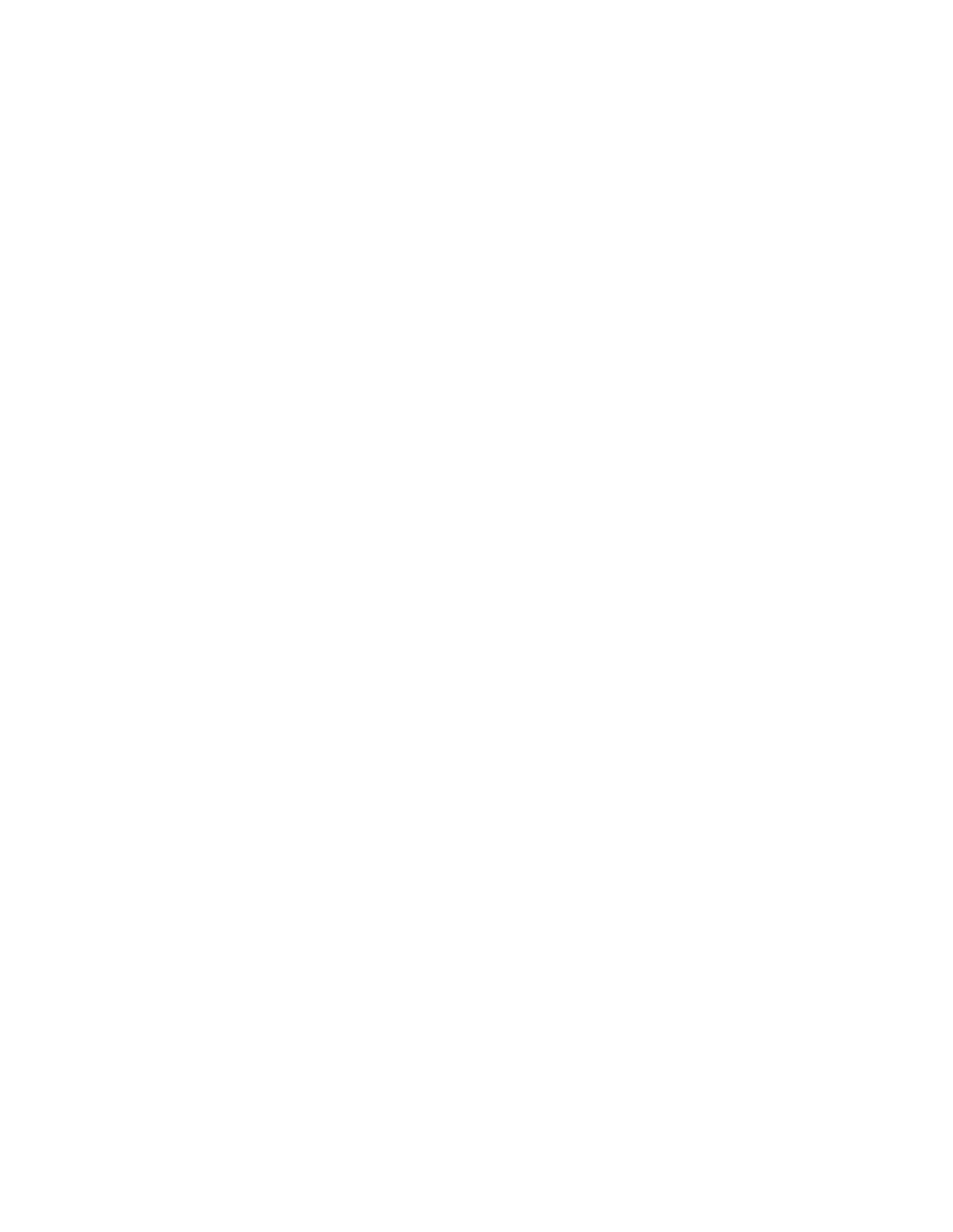

# **NATIONAL MODEL UNITED NATIONS**

THE WORLD'S LARGEST UNIVERSITY-LEVEL SIMULATION • SINCE 1927 13570 Grove Dr., Suite 294 • Minneapolis, MN 55311 www.nmun.org • info@nmun.org • 612.353.5649



# Dear Delegates,

Welcome to the 2018 National Model United Nations Galápagos Conference (NMUN•Galápagos)! My name is Andrea Wong and I am pleased to serve as the Director of the United Nations Human Settlements Programme (UN-Habitat). I obtained a B.A. (Honors) with specialization in English and minor in political science from the University of Ottawa in 2010. I subsequently completed an M.A. in English and a J.D. at the University of Toronto in 2013. This is my eighth year on staff at NMUN.

The topics under discussion for UN-Habitat are:

- 1. Management and Control of Urbanization and Tourism in Protected Areas
- 2. Sustainable Transportation between Urban and Rural Zones

UN-Habitat is an integral player in the UN's development agenda, striving to ensure that urbanization issues are prioritized globally. To this end, UN-Habitat collaborates with all actors, including other international organizations, state governments, local authorities, and civil society organizations to promote sustainable cities.

This Background Guide serves as an introduction to the topics for this committee. However, it is not intended to replace individual research. I encourage you to explore your Member State's policies in depth and to use the Annotated Bibliography and Bibliography to further your knowledge on these topics. In preparation for the Conference, each delegation will submit a [Position Paper](http://www.nmun.org/conferences/galapagos/prepare-for-committee/position-papers.html) by 11:59 p.m. (Eastern) on 1 December 2017 in accordance with the guidelines in the *[NMUN Position Paper Guide](http://www.nmun.org/assets/documents/NMUNPPGuide.pdf)*.

On the [NMUN website,](http://www.nmun.org/conferences/galapagos/prepare-for-committee/committee-materials.html) you will find two resources that are essential to your preparation for the Conference and as a reference during committee sessions.

- 1. *[NMUN Delegate Preparation Guide](http://www.nmun.org/assets/documents/NMUNDelegatePrepGuide.pdf)*: This document explains each step in the delegate process, from pre-Conference research to the committee debate and resolution drafting processes. Please take note of the information on plagiarism and the prohibition on prewritten working papers and resolutions. Delegates should not start discussion on the topics with other members of their committee until the first committee session.
- 2. *[NMUN Rules of Procedure](http://www.nmun.org/assets/documents/NMUNRules.pdf)*: This document includes the long and short form of the rules, as well as an explanatory narrative and example script of the flow of procedure in committee.

In addition, please review the mandatory [NMUN Conduct Expectations](http://www.nmun.org/conduct-expectations.html) on the NMUN website. They include the Conference dress code and other expectations of all attendees. I want to emphasize that any instances of sexual harassment or discrimination based on race, gender, sexual orientation, national origin, religion, age, or disability will not be tolerated.

If you have any questions concerning your preparation for the committee or the Conference itself, please contact [info@nmun.org.](mailto:info@nmun.org)

I wish you all the best in your preparations, and I look forward to seeing you at the Conference!

Andrea Wong, Director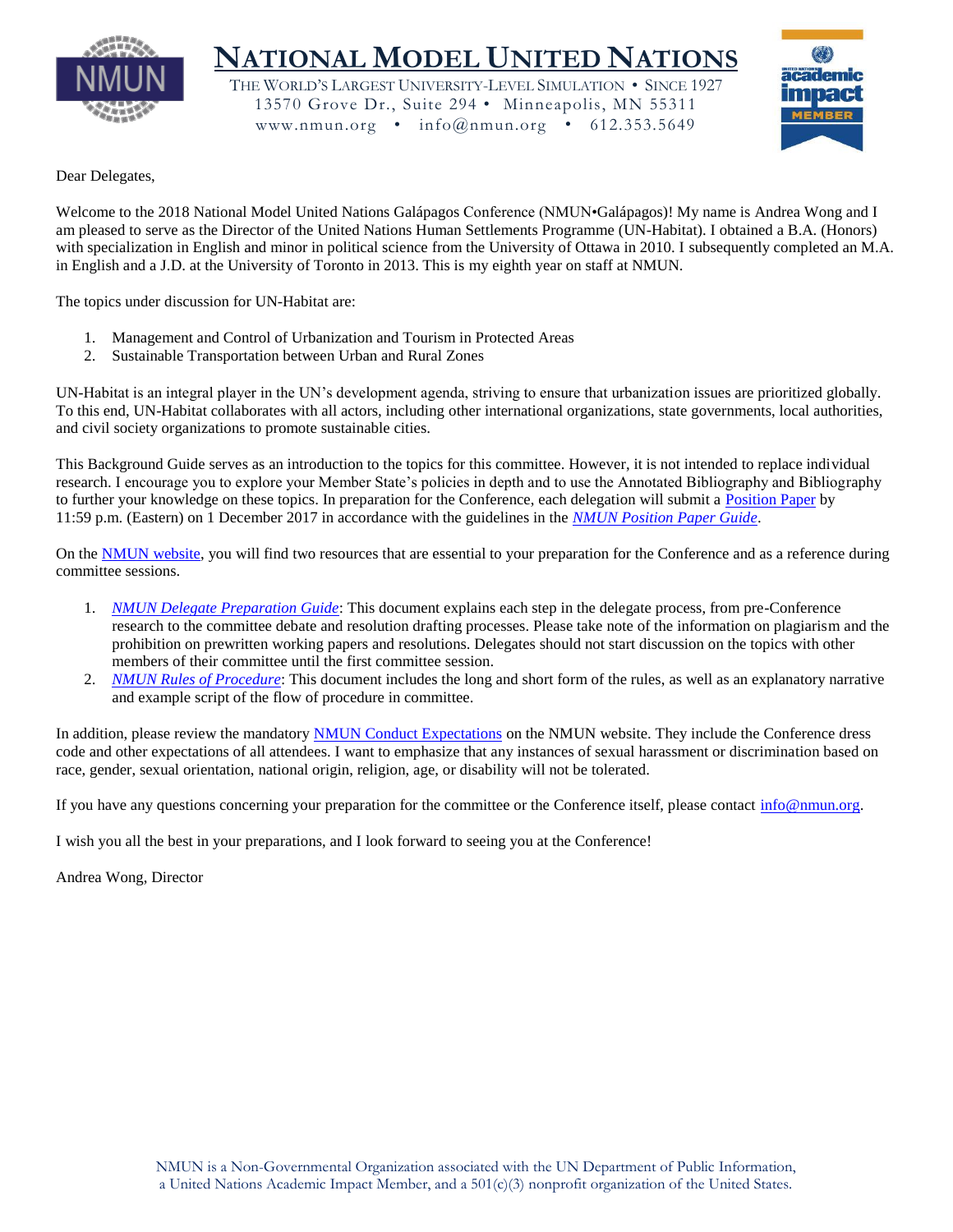

# **Table of Contents**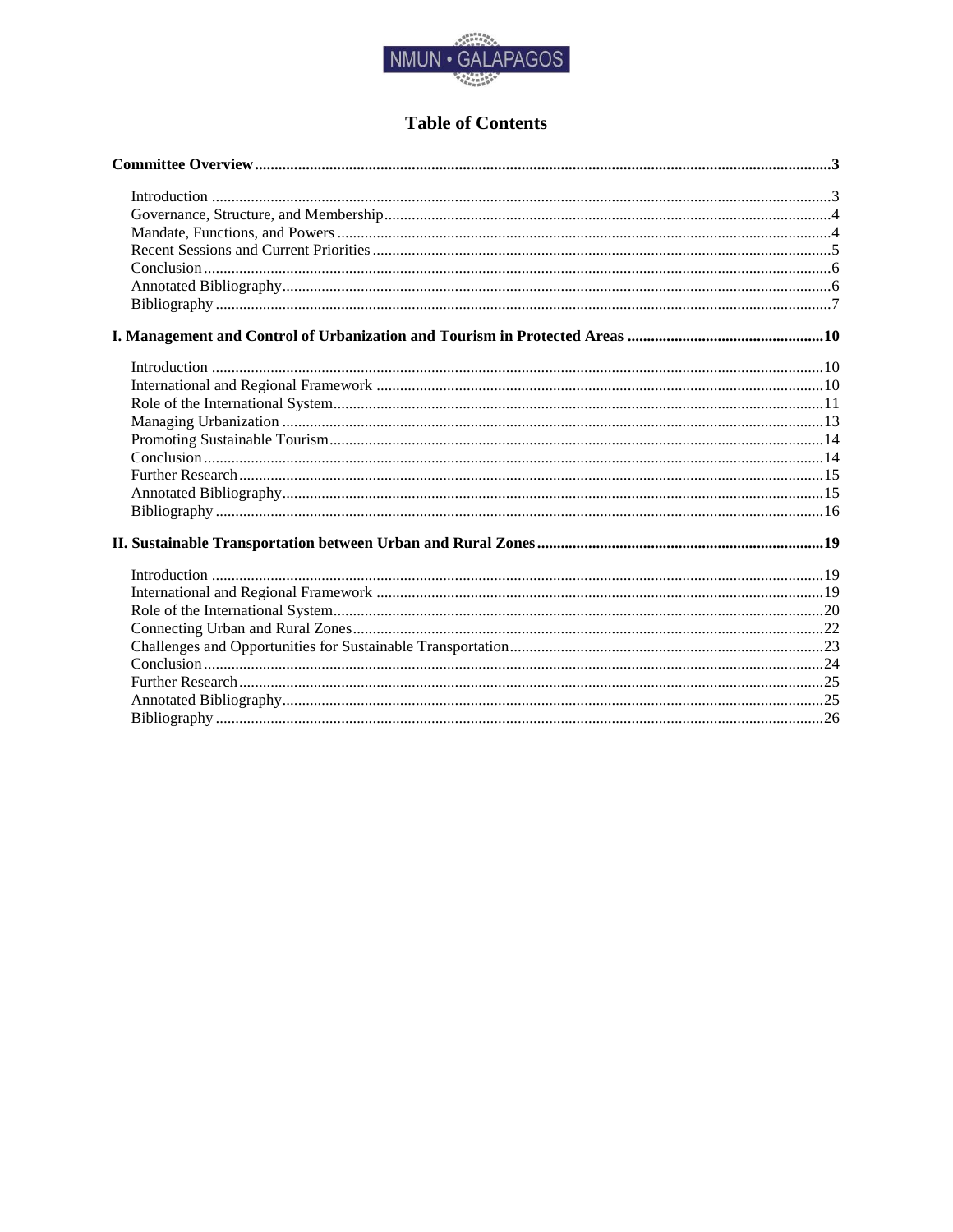

# **Committee Overview**

# <span id="page-3-1"></span><span id="page-3-0"></span>*Introduction*

Rapid urbanization places immense pressure on the environment, industries, and infrastructure. <sup>1</sup> By 2050, an estimated 70% of the global population will be living in an urban area.<sup>2</sup> If prioritized, urbanization can serve as an opportunity to further sustainable development for those who live in cities.<sup>3</sup> However, unabated urbanization poses significant risks to the general global livelihood<sup>4</sup> Inadequate urban planning and

The **United Nations Human Settlements Programme** (UN-Habitat) reports to the General Assembly through the Economic and Social Council.

limited housing have fed the growth of urban slums; in some cities, up to 80% of the population lives in slums.<sup>5</sup> By 2030, informal urban settlements will house an estimated 3 billion people, all of whom will need access to adequate housing, infrastructure, and basic services.<sup>6</sup> Obstacles to establishing adequate housing include affordability, sustainability, and limited capacity for governance.<sup>7</sup>

The United Nations (UN) General Assembly established the UN Habitat and Human Settlements Foundation (UNHHSF) on 1 January 1975 with the purpose of addressing urbanization issues.<sup>8</sup> Under the auspices of the United Nations Environment Programme (UNEP), UNHHSF was tasked with assisting country-level human settlement programs through the delivery of fiscal and technical assistance.<sup>9</sup> The first UN Conference on Human Settlements (Habitat I), which took place in 1976 in Vancouver, Canada, was the first global conference to acknowledge the pervasive challenges of urbanization.<sup>10</sup> The conference adopted the *Vancouver Declaration on Human Settlements* (1976), which established a global framework for Member States to respond to rapid urbanization and recommended the creation of the UN Commission on Human Settlements and its Secretariat, the UN Centre for Human Settlements (Habitat).<sup>11</sup> In 1996, the second UN Conference on Human Settlements (Habitat II) was convened to evaluate global progress since Habitat I and to outline goals for the new millennium.<sup>12</sup> The resulting *Istanbul Declaration on Human Settlements* and *Habitat Agenda* (1996) established over 100 commitments and 600 recommendations pertaining to the provision of adequate human shelter and sustainable human settlements.<sup>13</sup> The *Habitat Agenda* outlined a plan of action for ensuring the creation of sustainable cities with adequate housing, employment, water, sanitation, and other basic public services.<sup>14</sup>

The UN system significantly reformed its approach to human settlements after the adoption of the *UN Millennium Declaration* (2000).<sup>15</sup> General Assembly resolution 56/206 of 26 February 2002 on "Strengthening the mandate and status of the Commission on Human Settlements and the status, role and functions of the United Nations Centre for Human Settlements" consolidated UNHHSF, the UN Commission on Human Settlements, and Habitat into the UN Human Settlements Programme (UN-Habitat).<sup>16</sup> Thereafter, UN-Habitat emerged as an integral player in the UN system's development agenda.<sup>17</sup> Today, UN-Habitat collaborates with governments, the private sector, and many intergovernmental and civil society organizations (CSOs) to ensure that urbanization issues are prioritized globally.<sup>18</sup> UN-Habitat also plays an important role in implementing the *2030 Agenda for Sustainable Development*

 $\overline{a}$ 

 $^{\rm 13}$  Ibid.

<sup>18</sup> Ibid.

<sup>1</sup> UN-Habitat, *Housing & slum upgrading*.

<sup>2</sup> UN DESA, *Cities for a sustainable future*, 2014.

<sup>3</sup> Ibid.

<sup>4</sup> UN-Habitat, *Housing & slum upgrading*.

<sup>5</sup> Ibid.

<sup>6</sup> UN-Habitat, *Up for slum dwellers – transforming a billion lives campaign unveiled in Europe*, 2016.

<sup>7</sup> UN-Habitat, *Housing & slum upgrading*.

<sup>8</sup> UN-Habitat, *History, mandate & role in the UN System*.

<sup>9</sup> Ibid.

 $^{10}$  Ibid.

 $^{\rm 11}$  Ibid.

 $^{12}$  Ibid.

<sup>14</sup> Ibid.

<sup>15</sup> Ibid.

<sup>16</sup> UN General Assembly, *Strengthening the mandate and status of the Commission on Human Settlements and the status, role and functions of the United Nations Centre for Human Settlements (A/RES/56/206)*, 2002.

<sup>17</sup> UN-Habitat, *History, mandate & role in the UN System*.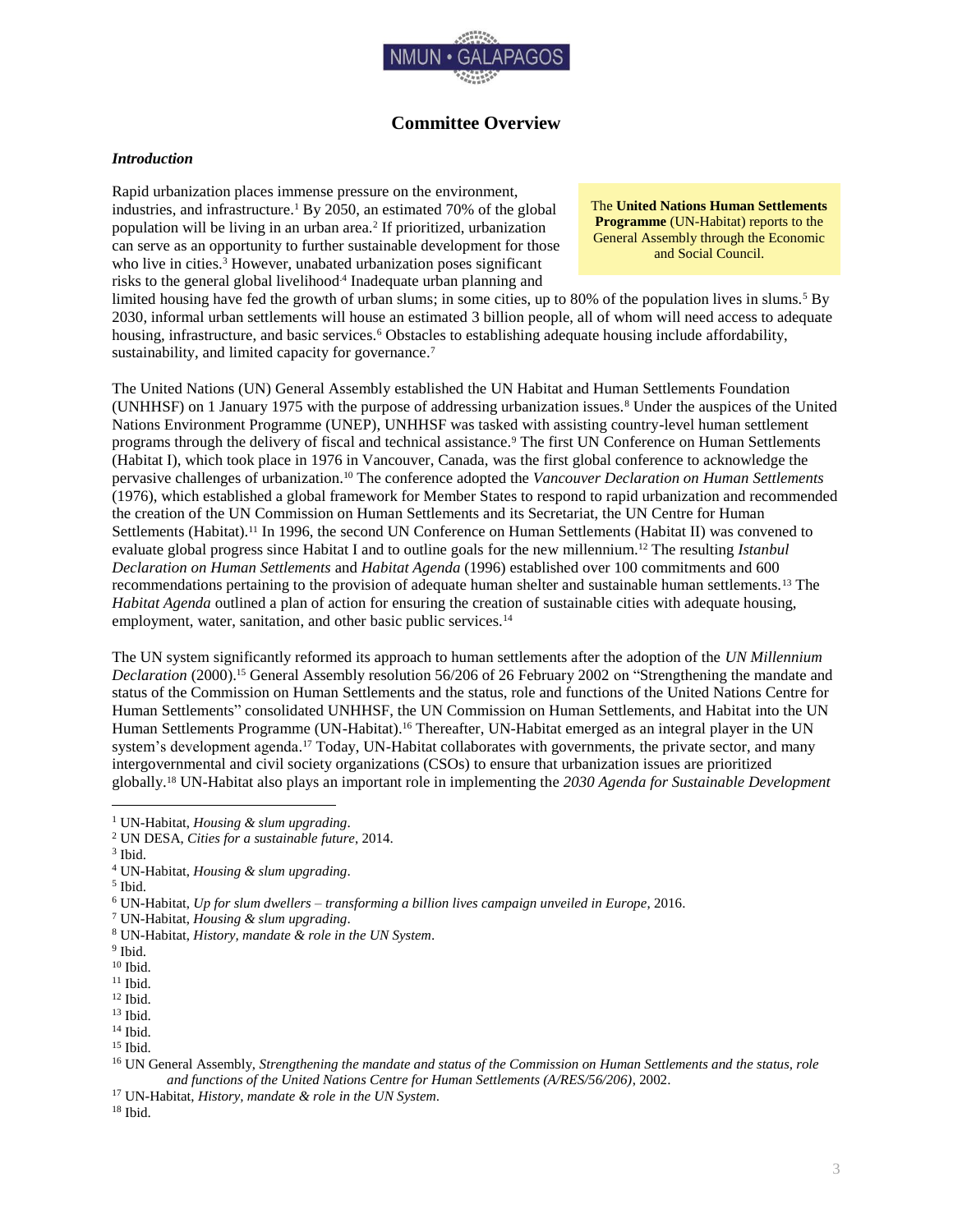

(2015) and the Sustainable Development Goals (SDGs). <sup>19</sup> The international community continues to advance its approach to urban development in light of emerging challenges. The UN Conference on Housing and Sustainable Urban Development (Habitat III) took place in Quito, Ecuador, from 17-20 October 2016.<sup>20</sup> Conference participants adopted the *New Urban Agenda* (2016), which will serve as a framework for global stakeholders to achieve sustainable and equitable urban development.<sup>21</sup>

# <span id="page-4-0"></span>*Governance, Structure, and Membership*

As UN-Habitat's decision-making body, the Governing Council meets every two years to establish strategic policy objectives for the organization and to approve its programs and budget.<sup>22</sup> The Governing Council consists of 58 Member States elected by the Economic and Social Council (ECOSOC) according to regional distribution.<sup>23</sup> In addition to its regular biennial meetings, the Governing Council hosts special sessions as needed.<sup>24</sup> Governing Council sessions are open to non-Member States, as well as non-governmental organizations (NGOs) and other UN entities without voting privileges.<sup>25</sup>

The UN-Habitat Secretariat ensures the implementation of the Governing Council's decisions via strategies, programs, and initiatives.<sup>26</sup> The Secretariat serves as the executive body of UN-Habitat and is based in Nairobi, Kenya.<sup>27</sup> The Secretariat includes the Office of the Executive Director, the Project Office, the Office of Management, and External Relations.<sup>28</sup> The Executive Director plays an integral role in shaping the UN-Habitat agenda and priorities, thereby ensuring adherence to the organizational mandate.<sup>29</sup> Regional offices also assist with project implementation, including the Regional Office for Africa (ROAf), the Regional Office for Arab States (ROAS), the Regional Office for Asia and the Pacific (ROAP), and the Regional Office for Latin America and the Caribbean (ROLAC).<sup>30</sup> The Committee of Permanent Representatives (CPR), which is comprised of ambassadors or foreign envoys assigned to UN-Habitat, serves to ensure that the objectives of the Governing Council are carried out by the Secretariat.<sup>31</sup> The CPR has a supervisory role and represents the Governing Council at the Secretariat to address any potential issues that arise between meetings of the Governing Council. 32

UN-Habitat reports to the General Assembly through ECOSOC regarding all fiscal matters and organizational activities.<sup>33</sup> UN-Habitat is primarily funded through regular budget allocations approved by the General Assembly and voluntary contributions from Member States and intergovernmental donors.<sup>34</sup> UN-Habitat also receives donations from other UN entities, local authorities, and the private sector to fund country-level technical projects and specific policy work. 35

#### <span id="page-4-1"></span>*Mandate, Functions, and Powers*

The General Assembly has mandated UN-Habitat to "promote socially and environmentally sustainable towns and cities with the goal of providing adequate shelter for all." <sup>36</sup> UN-Habitat also serves as a key partner in implementing

 $\overline{a}$ <sup>19</sup> Ibid.

- <sup>34</sup> UN-Habitat, *Our Donors*.
- <sup>35</sup> Ibid.

<sup>20</sup> Habitat III, *The New Urban Agenda*, 2016.

 $21$  Ibid.

<sup>22</sup> UN-Habitat, *UN-Habitat at a glance*; UN-Habitat, *26th session of the Governing Council*.

<sup>23</sup> UN-Habitat, *Governing Council;* UN-Habitat, *Members*.

<sup>24</sup> UN-Habitat, *Governing Council*.

 $^{25}$  Ibid.  $\,$ 

<sup>26</sup> Ibid.

<sup>27</sup> UN-Habitat, *Our Secretariat*.

<sup>28</sup> Ibid.

<sup>29</sup> UN-Habitat, *Governing Council*.

<sup>30</sup> UN-Habitat, *Our Secretariat*.

<sup>31</sup> UN-Habitat, *Committee of Permanent Representatives*.

<sup>32</sup> Ibid.

<sup>33</sup> UN-Habitat, *Governing Council*.

<sup>36</sup> UN-Habitat, *Mandate*.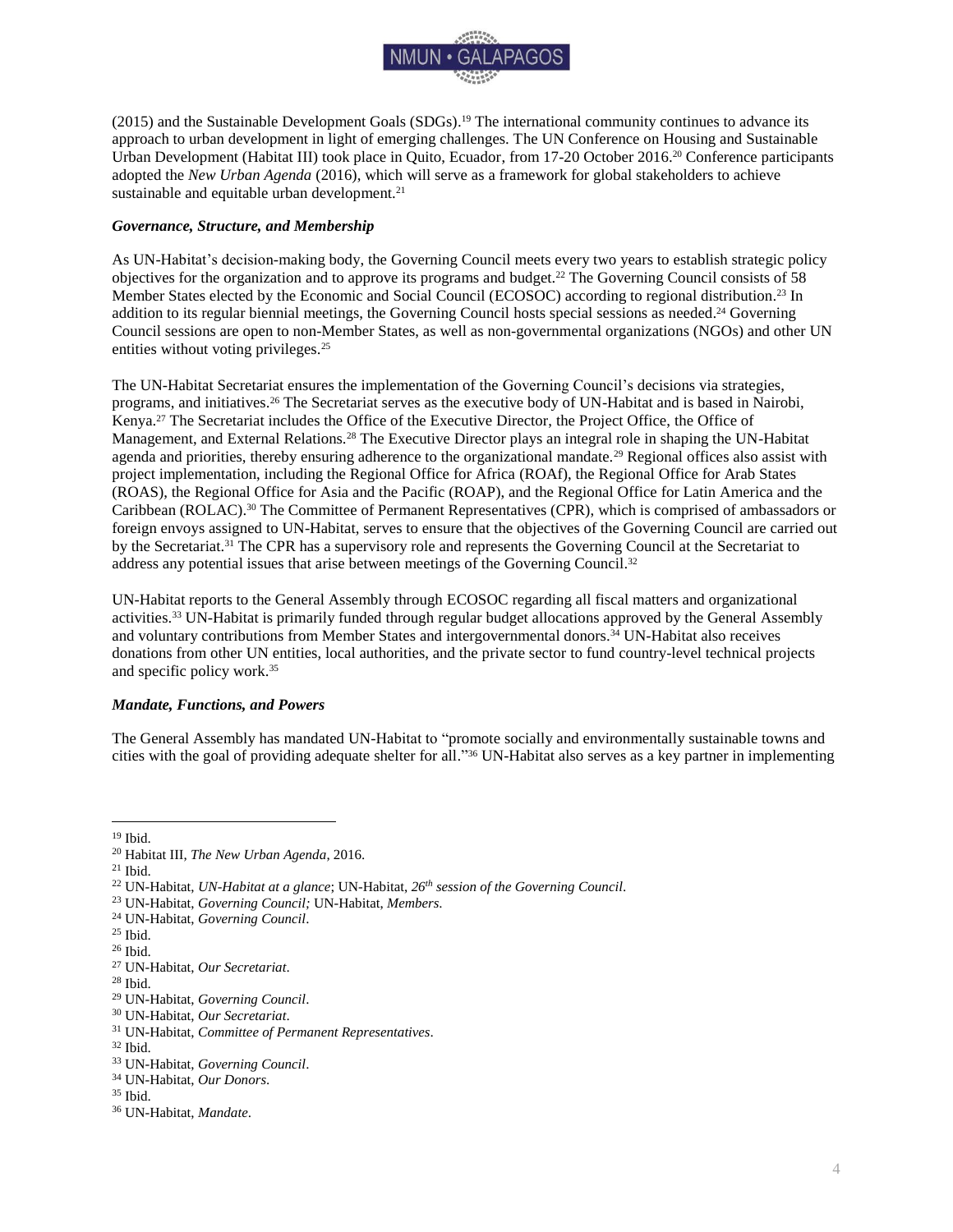

the *Habitat Agenda* and the *New Urban Agenda*. <sup>37</sup> UN-Habitat advocates for well-planned and sustainably developed settlement areas to ensure the provision of basic goods and services.<sup>38</sup> While it is able to establish initiatives and action plans to shape policy, UN-Habitat does not have the authority to enforce project implementation in Member States.<sup>39</sup> Despite its limitations, UN-Habitat has played an integral role in international development by providing partnership programs and targeted guidance to policymakers.<sup>40</sup>

UN-Habitat's current mandate builds upon General Assembly resolutions 3327 (XXIX) (1974) and 32/162 (1977), which created UN-Habitat's predecessors: UNHHSF, the UN Commission on Human Settlements, and Habitat.<sup>41</sup> UN-Habitat was formally established by General Assembly resolution 56/206 of 26 February 2002 on "Strengthening the mandate and status of the Commission on Human Settlements and the status, role and functions of the United Nations Centre for Human Settlements."<sup>42</sup> On 22 December 2015, the General Assembly adopted resolution 70/210 on "Implementation of the outcome of the United Nations Conference on Human Settlements (Habitat II) and strengthening of the United Nations Human Settlements Programme (UN-Habitat)," which strengthened the governance of UN-Habitat and reinforced its central role in implementing 2030 Agenda.<sup>43</sup>

Foundational documents that showcase the increasing importance of sustainable urbanization and ensuring adequate housing for all include the Vancouver Declaration, the Istanbul Declaration, the *Habitat Agenda*, and the *Declaration on Cities and Other Human Settlements in the New Millennium* (2001).<sup>44</sup> UN-Habitat was influenced by the *Millennium Declaration*, which established the Millennium Development Goals (MDGs).<sup>45</sup> Target 7.D aimed to improve the lives of over 100 million slum dwellers by the year 2020.<sup>46</sup> The 2030 Agenda and the SDGs also advance the urbanization agenda.<sup>47</sup> SDG 11 outlines the goal of making cities inclusive, safe, resilient, and sustainable.<sup>48</sup> SDG 17 stipulates the goal of strengthening and revitalizing global partnerships for sustainable development.<sup>49</sup> The *New Urban Agenda* will further shape UN-Habitat's work in years to come. <sup>50</sup>

## <span id="page-5-0"></span>*Recent Sessions and Current Priorities*

UN-Habitat's *Strategic Plan (2014-2019)* outlines seven areas: urban legislation, land, and governance; urban planning and design; urban economy; urban basic services; housing and slum upgrading; risk reduction and rehabilitation; and research and capacity development.<sup>51</sup> UN-Habitat considers partnerships a vital component of promoting inclusive human settlement developments; it strives to include all parts of society in its work on urbanization.<sup>52</sup> Habitat Agenda Partners (HAP) include various entities who work with UN-Habitat to promote sustainable urbanization and human settlements.<sup>53</sup> UN-Habitat has initiated thematic networks with various HAPs to enable multi-level urbanization cooperation.<sup>54</sup>

<sup>37</sup> UN General Assembly, *Strengthening the mandate and status of the Commission on Human Settlements and the status, role and functions of the United Nations Centre for Human Settlements (A/RES/56/206)*, 2002; UN General Assembly, *Report of the High-level Independent Panel to Assess and Enhance the Effectiveness of UN-Habitat (A/71/1006)*, 2017.

<sup>38</sup> UN-Habitat, *Mandate*.

<sup>39</sup> Ibid.

<sup>40</sup> Ibid.

<sup>41</sup> UN General Assembly, *Establishment of the United Nations Habitat and Human Settlements Foundation (A/RES/3327(XXIX)),*  1974; UN General Assembly, *Institutional arrangements for international co-operation in the field of human settlements (A/RES/32/162)*, 1977.

<sup>42</sup> UN General Assembly, *Strengthening the mandate and status of the Commission on Human Settlements and the status, role and functions of the United Nations Centre for Human Settlements (A/RES/56/206)*, 2002.

<sup>43</sup> UN General Assembly, *Implementation of the outcome of the United Nations Conference on Human Settlements (Habitat II) and strengthening of the United Nations Human Settlements Programme (UN-Habitat) (A/RES/70/210)*, 2015.

<sup>44</sup> UN-Habitat, *History, mandate & role in the UN System*.

 $45$  Ibid.

 $^{46}$  Ibid.

<sup>47</sup> UN DPI, *Goal 11: Make cities inclusive, safe, resilient and sustainable*, 2016.

<sup>48</sup> Ibid.

 $49$  Ibid.

<sup>50</sup> Habitat III, *The New Urban Agenda*, 2016.

<sup>51</sup> UN-Habitat, *UN-Habitat's Strategic Plan 2014-2019*, pp. 9-12.

<sup>52</sup> UN-Habitat, *Our Partners*.

<sup>53</sup> Ibid.

<sup>54</sup> Ibid.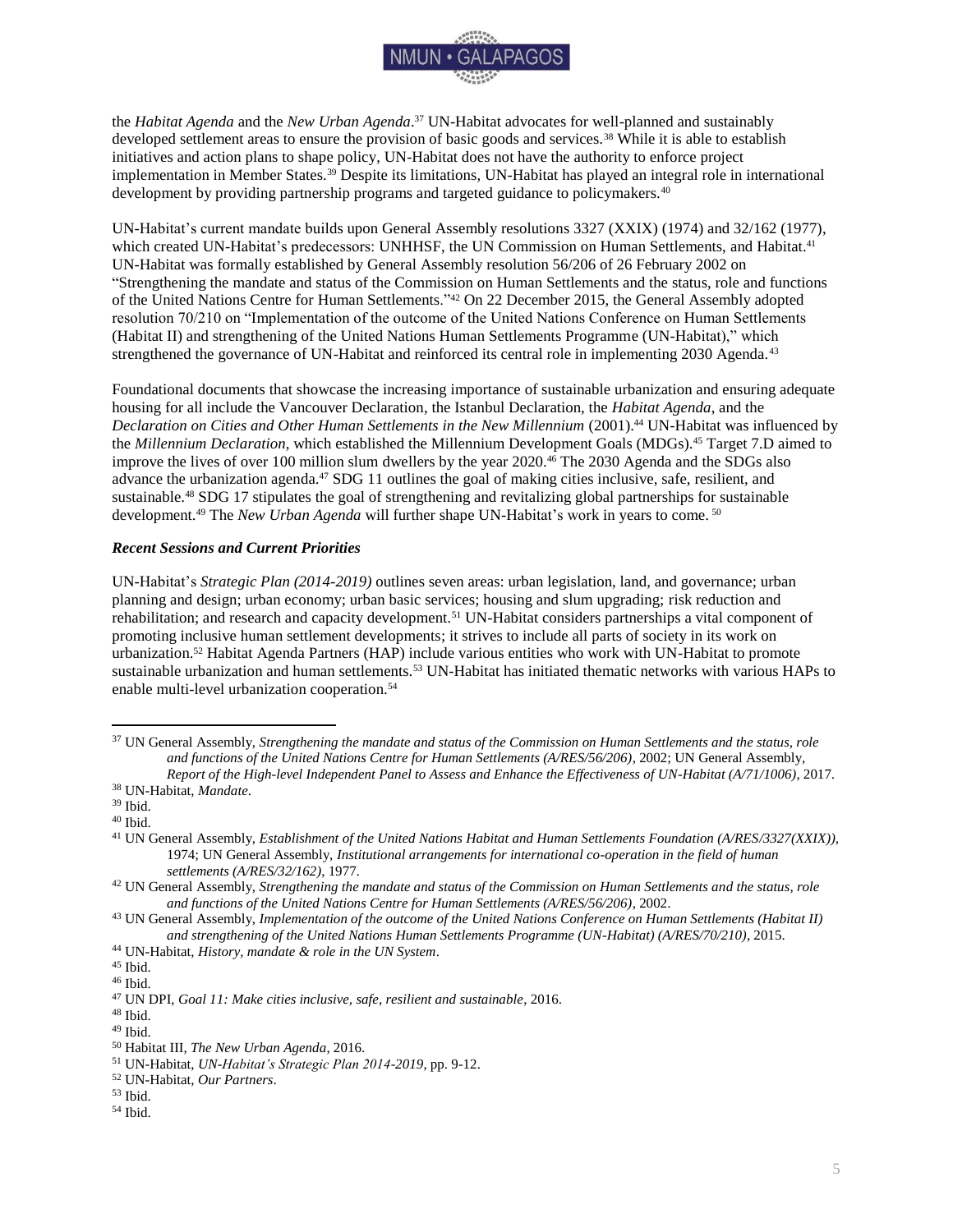

UN-Habitat is currently active in more than 70 countries worldwide; key thematic areas of work include urban policy advice at the government level, addressing the proliferation of slums, housing issues, and post-disaster recovery programs.<sup>55</sup> The Africa Urban Agenda Programme is one of many programs in which UN-Habitat is actively engaged.<sup>56</sup> The Africa Urban Agenda Programme works to establish people-centered processes that enhance local accountability, promoting ownership among citizens for the sustainable development of Africa as a whole.<sup>57</sup> In 2016, UN-Habitat partnered with a team of four urban planning offices on research pertaining to urban regeneration in Mexico.<sup>58</sup> The Urban Planning and Design Lab of UN-Habitat and the UN-Habitat Office in Mexico are working together with a team of four urban planning offices to initiate a "spatial, economic, social and financial pilot project" for the regeneration of affordable housing in Mexico City.<sup>59</sup>

The 26<sup>th</sup> session of the Governing Council took place from 8-12 May 2017; the theme was "opportunities for the effective implementation of the *New Urban Agenda*."<sup>60</sup> The Governing Council adopted nine resolutions on topics ranging from "enhancing the role of UN-Habitat in urban crisis response" to "promoting safety in cities and human settlements."<sup>61</sup> The Governing Council also adopted a resolution revising the *Strategic Plan (2014-2019)* and approving the proposed work programme and budget for 2018-2019.<sup>62</sup>

As mandated by the *New Urban Agenda*, the UN Secretary-General convened the High Level Independent Panel to Assess and Enhance the Effectiveness of UN-Habitat.<sup>63</sup> The Panel's report, which was finalized in August 2017, observed that "while UN-Habitat faces significant constraints and has critical weaknesses, its role is more important now than ever."<sup>64</sup> The Panel made numerous recommendations for strengthening UN-Habitat, including universal membership, exploration of new financing strategies, and recommitment to its role as a normative body.<sup>65</sup> On 5 and 6 September 2017, a high-level meeting of the General Assembly will take place to discuss the assessment of UN-Habitat and the implementation of the *New Urban Agenda*. 66

## <span id="page-6-0"></span>*Conclusion*

UN-Habitat advances global urbanization issues in accordance with the principles of efficiency and sustainability.<sup>67</sup> As the primary international organization working to ensure that cities provide safe and adequate housing for all, UN-Habitat holds a unique position within the global arena.<sup>68</sup> UN-Habitat provides a platform for international collaboration to ensure sustainable urbanization. Despite substantial progress, much work remains to be done. UN-Habitat is poised to play a vital role in the realization of the SDGs and the *New Urban Agenda*.

# **Annotated Bibliography**

<span id="page-6-1"></span>United Nations, General Assembly, Fifty-sixth session. (2002). *Strengthening the mandate and status of the Commission on Human Settlements and the status, role and functions of the United Nations Centre for Human Settlements (Habitat) (A/RES/56/206)* [Resolution]. Adopted on the report of the Second Committee (A/56/565). Retrieved 19 August 2017 from: <http://undocs.org/A/RES/56/206>

*This resolution is foundational for understanding the role and functions of UN-Habitat and an integral source for delegates as it outlines the history and initial establishment of the committee.* 

 $\overline{a}$ 

<sup>65</sup> Ibid., p. 32.

<sup>67</sup> UN-Habitat, *History, mandate & role in the UN System*.

<sup>55</sup> UN-Habitat, *Africa Urban Agenda Programme*.

<sup>56</sup> Ibid.

<sup>57</sup> Ibid.

<sup>58</sup> UN-Habitat, *UN-Habitat and partners in urban regeneration in Mexico City*, 2016.

<sup>59</sup> Ibid.

<sup>60</sup> UN-Habitat, *26th session of the Governing Council*.

<sup>61</sup> UN-Habitat, *Report of the Governing Council of the United Nations Human Settlements Programme: Twenty-sixth session (A/72/8)*, 2017.

 $^{62}$  Ibid.

<sup>63</sup> UN Secretary-General, *Independent Panel to Assess and Enhance Effectiveness of UN-Habitat after the Adoption of the New Urban Agenda*, 2017.

<sup>64</sup> UN General Assembly, *Report of the High-level Independent Panel to Assess and Enhance the Effectiveness of UN-Habitat (A/71/1006)*, 2017, p. 31.

<sup>66</sup> UN Office of the President of the General Assembly, *High Level Meeting on New Urban Agenda and UN-Habitat*, 2017.

<sup>68</sup> UN-Habitat, *International Guidelines on Urban and Territorial Planning discussed at ISOCARP Congress*, 2016.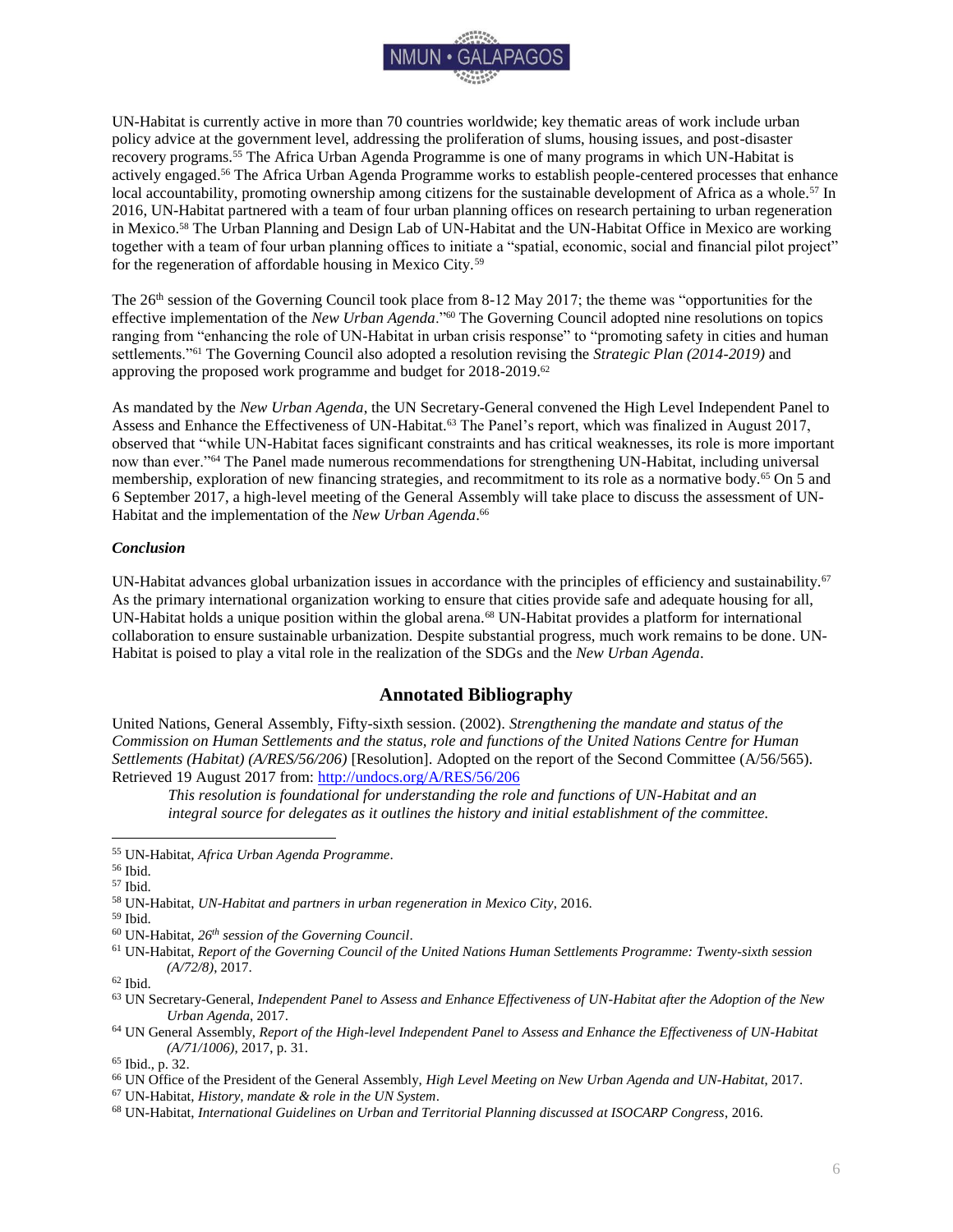

*Additionally, it provides a comprehensive overview of the mandate and structure of the organization and serves as a useful starting point for delegates in understanding the primary mission and aim of UN-Habitat. This document is responsible for establishing UN-Habitat in its current form.* 

United Nations Human Settlements Programme. (n.d.). *Goals & strategies of UN-Habitat* [Website]. Retrieved 30 August 2017 from: <http://unhabitat.org/about-us/goals-and-strategies-of-un-habitat/>

*This website can be utilized as a guide to understanding the immediate goals and visions of UN-Habitat. UN-Habitat considers city planning, governance, and infrastructural development as highly important and directly related to ensuring adequate housing for all. This website discusses how the objectives of the committee have been framed historically by documents such as the Habitat Agenda and provides insight into how the goals of the committee are currently shaped by the Strategic Plan.* 

United Nations Human Settlements Programme. (n.d.). *History, mandate & role in the UN System* [Website]. Retrieved 30 August 2017 from: <http://unhabitat.org/about-us/history-mandate-role-in-the-un-system/>

*This source can be utilized as a guide to understand the scope and mandate of the committee. It provides a historical perspective of urbanization issues and how the international community has addressed them over time. In addition, this source discusses significant international developments that have shaped the global agenda on sustainable urban development.*

United Nations Human Settlements Programme. (n.d.). *Strategic Plan 2014-2019*. Retrieved 16 July 2017 from: <http://unhabitat.org/un-habitats-strategic-plan-2014-2019/>

*This report is essential for delegates to understand the current priorities of UN-Habitat. The Strategic Plan is broken down into three components: strategic analysis, strategic choice, and strategy implementation; it outlines current urbanization obstacles and an action plan to overcome these obstacles. Delegates should utilize this resource as a tool for framing their respective country policies to address the committee topics within the mandate of the committee.* 

United Nations Human Settlements Programme. (n.d.). *UN-Habitat at a glance* [Website]. Retrieved 16 July 2017 from: <http://unhabitat.org/about-us/un-habitat-at-a-glance/>

*This website is particularly useful for gaining insight into the overall function of the committee. It provides valuable background into the committee history, mandate, and overall role within the UN system. Additionally, this website discusses UN-Habitat funding and the outlines the main goals and visions of the organization.* 

# **Bibliography**

<span id="page-7-0"></span>United Nations Conference on Housing and Sustainable Urban Development (Habitat III). (2016). *The New Urban Agenda* [Website]. Retrieved 4 August 2017 from: <https://habitat3.org/the-new-urban-agenda>

United Nations, Department of Economic and Social Affairs. (2014, May 22). *Cities for a sustainable future* [News Article]. Retrieved 30 August 2017 from: [http://www.un.org/en/development/desa/news/ecosoc/cities-for-a](http://www.un.org/en/development/desa/news/ecosoc/cities-for-a-sustainable-future.html)[sustainable-future.html](http://www.un.org/en/development/desa/news/ecosoc/cities-for-a-sustainable-future.html)

United Nations, Department of Public Information. (2016). *Cities* [Website]. Retrieved 4 August 2017 from: <http://www.un.org/en/globalissues/briefingpapers/cities/vitalstats.shtml>

United Nations, Department of Public Information. (2016). *Goal 11: Make cities inclusive, safe, resilient and sustainable* [Website]. Retrieved 30 August 2017 from: <http://www.un.org/sustainabledevelopment/cities/>

United Nations, General Assembly, Twenty-ninth session. (1974). *Establishment of the United Nations Habitat and Human Settlements Foundation (A/RES/3327(XXIX))* [Resolution]. Adopted on the report of the Second Committee (A/9961). Retrieved 7 August 2017 from: [http://undocs.org/A/RES/3327\(XXIX\)](http://undocs.org/A/RES/3327(XXIX))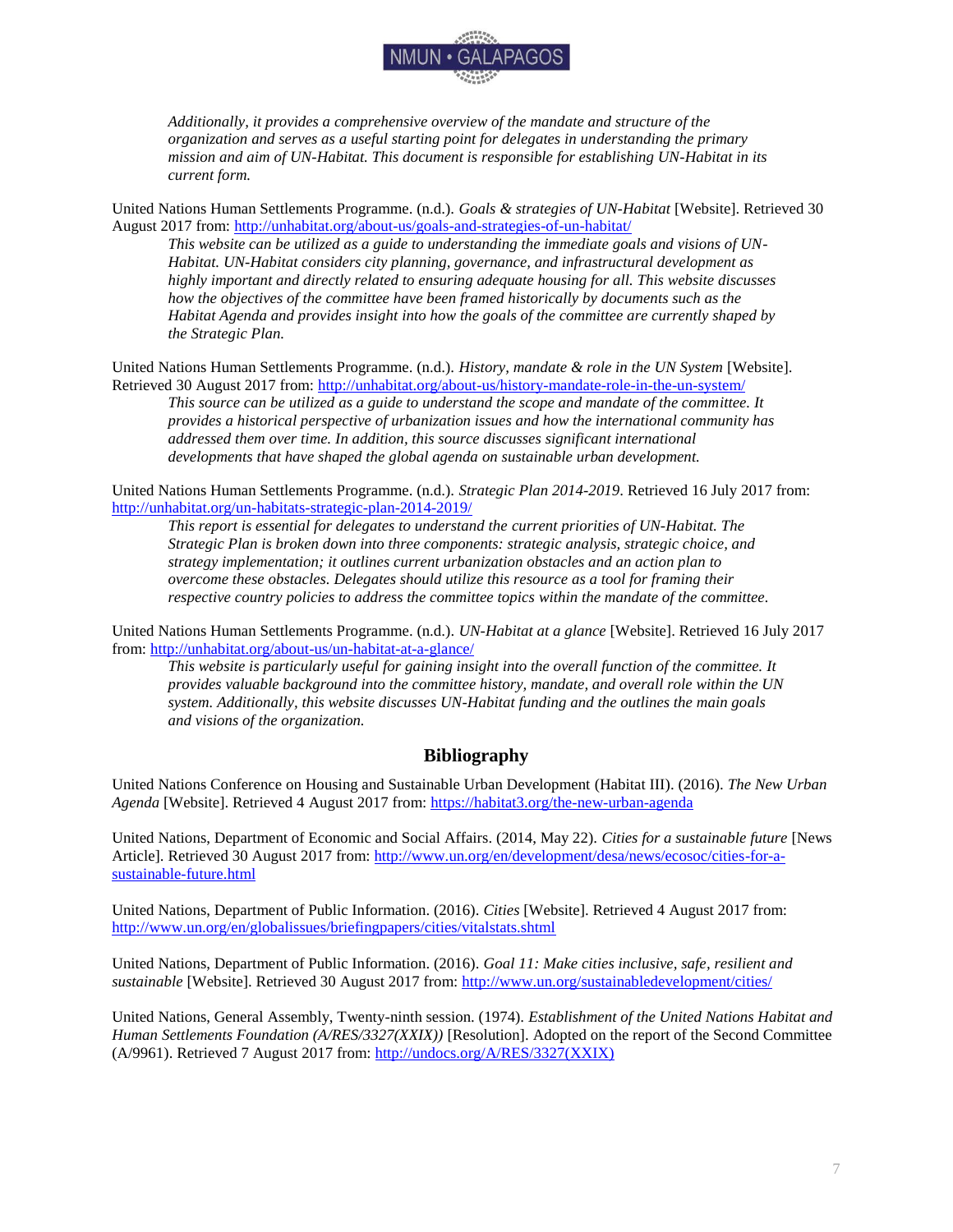

United Nations, General Assembly, Thirty-second session. (1977). *Institutional arrangements for international cooperation in the field of human settlements (A/RES/32/162)* [Resolution]. Adopted on the report of the Second Committee (A/32/265/Add.3). Retrieved 7 August 2017 from:<http://undocs.org/A/RES/32/162>

United Nations, General Assembly, Fifty-sixth session. (2002). *Strengthening the mandate and status of the Commission on Human Settlements and the status, role and functions of the United Nations Centre for Human Settlements (Habitat) (A/RES/56/206)* [Resolution]. Adopted on the report of the Second Committee (A/56/565). Retrieved 19 August 2017 from: <http://undocs.org/A/RES/56/206>

United Nations, General Assembly, Seventieth session. (2015). *Implementation of the outcome of the United Nations Conference on Human Settlements (Habitat II) and strengthening of the United Nations Human Settlements Programme (UN-Habitat) (A/RES/70/210*) [Resolution]. Adopted on the report of the Second Committee (A/70/473). Retrieved 7 August 2017 from: <http://undocs.org/A/RES/70/210>

United Nations, General Assembly, Seventy-first session. (2017). *Report of the High-level Independent Panel to Assess and Enhance the Effectiveness of UN-Habitat (A/71/1006)*. Retrieved 31 August 2017 from: <http://undocs.org/A/71/1006>

United Nations Human Settlements Programme. (n.d.). *26 th session of the Governing Council* [Website]. Retrieved 30 August 2017 from: <https://unhabitat.org/gc26/>

United Nations Human Settlements Programme. (n.d.). *Africa Urban Agenda Programme* [Website]. Retrieved 30 August 2017 from: <http://unhabitat.org/urban-initiatives/initiatives-programmes/africa-urban-agenda-programme/>

United Nations Human Settlements Programme. (n.d.). *At a glance* [Website]. Retrieved 30 August 2017 from: <http://unhabitat.org/about-us/un-habitat-at-a-glance/>

United Nations Human Settlements Programme. (n.d.). *Committee of Permanent Representatives* [Website]. Retrieved 30 August 2017 from: <http://unhabitat.org/about-us/committee-of-permanent-reps/>

United Nations Human Settlements Programme. (n.d.). *Goals & strategies of UN-Habitat* [Website]. Retrieved 30 August 2017 from: <http://unhabitat.org/about-us/goals-and-strategies-of-un-habitat/>

United Nations Human Settlements Programme. (n.d.). *Governing Council* [Website]. Retrieved 30 August 2017 from: <http://unhabitat.org/about-us/governing-council/>

United Nations Human Settlements Programme. (n.d.). *History, mandate & role in the UN System* [Website]. Retrieved 20 July 2017 from: <http://unhabitat.org/about-us/history-mandate-role-in-the-un-system/>

United Nations Human Settlements Programme. (n.d.). *Housing & slum upgrading* [Website]. Retrieved 30 August 2017 from: <http://unhabitat.org/urban-themes/housing-slum-upgrading/>

United Nations Human Settlements Programme. (n.d.). *Mandate* [Website]. Retrieved 30 August 2017 from: <http://mirror.unhabitat.org/content.asp?cid=2467&catid=1&typeid=24&subMenuId=0>

United Nations Human Settlements Programme. (n.d.). *Members* [Website]. Retrieved 30 August 2017 from: <http://unhabitat.org/gc25members/>

United Nations Human Settlements Programme. (n.d.). *Our Donors* [Website]. Retrieved 7 August 2017 from: <http://unhabitat.org/about-us/our-donors/>

United Nations Human Settlements Programme. (n.d.). *Our Partners* [Website]. Retrieved 30 August 2017 from: <http://unhabitat.org/about-us/our-partners/>

United Nations Human Settlements Programme. (n.d.). *Our Secretariat* [Website]. Retrieved 30 August 2017 from: <http://unhabitat.org/about-us/our-secretariat/>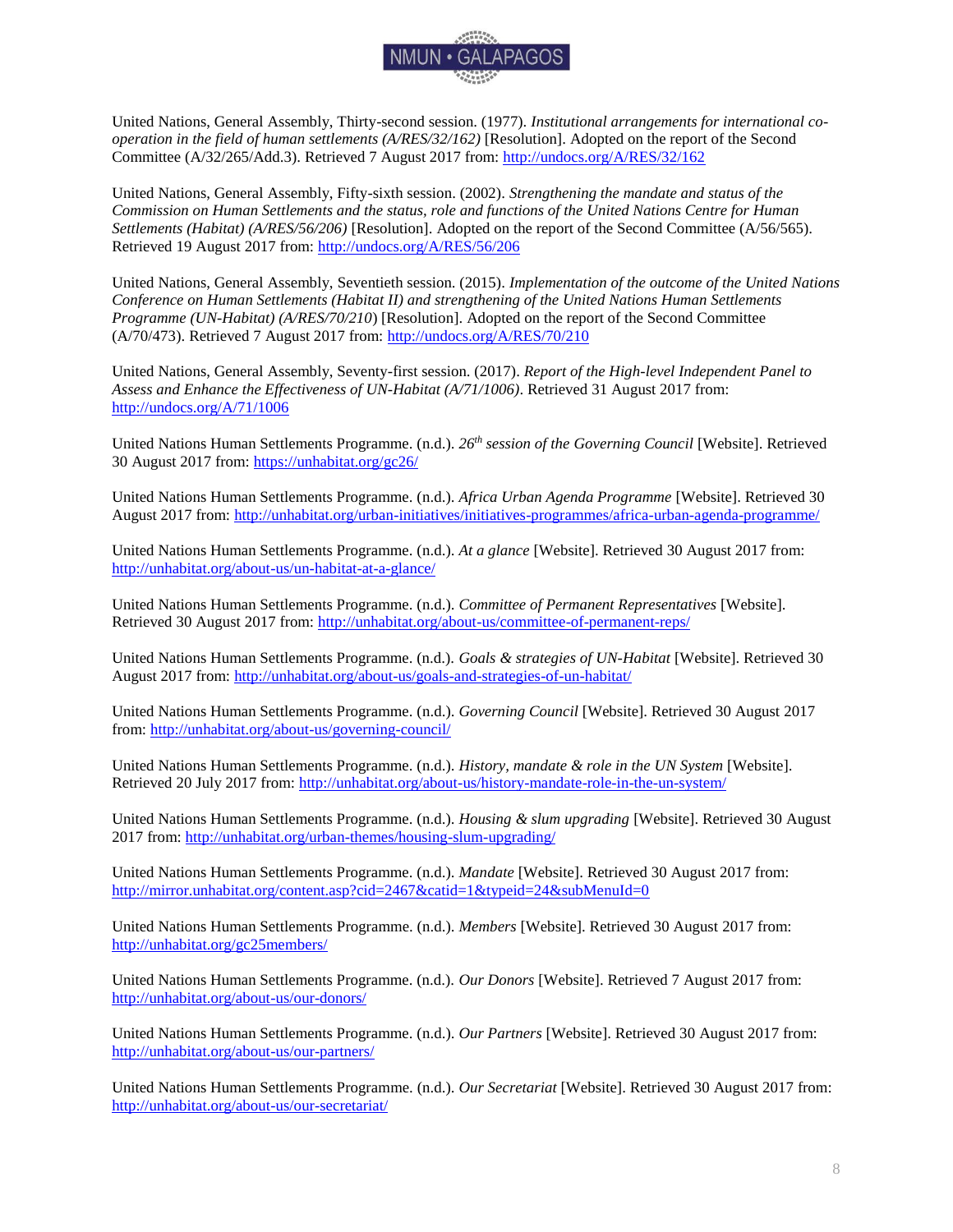

United Nations Human Settlements Programme. (n.d.). *Regional Office for Africa (ROAf)* [Website]. Retrieved 30 August 2017 from: <http://unhabitat.org/roaf/>

United Nations Human Settlements Programme. (n.d.). *UN-Habitat's Strategic Plan 2014-2019* [Website]. Retrieved 16 July 2017 from: <http://unhabitat.org/un-habitats-strategic-plan-2014-2019/>

United Nations Human Settlements Programme. (2016, September 28). *International Guidelines on Urban and Territorial Planning discussed at ISOCARP Congress* [News Article]. Retrieved 30 August 2017 from: <http://www.un.org/en/development/desa/news/ecosoc/cities-for-a-sustainable-future.html>

United Nations Human Settlements Programme. (2016, September 21). *Policy Dialogue with OECD looks at financing cities* [News Article]. Retrieved 30 August 2017 from: [http://unhabitat.org/policy-dialogue-with-oecd](http://unhabitat.org/policy-dialogue-with-oecd-looks-at-financing-cities-the-new-urban-agenda-and-sdg-11/)[looks-at-financing-cities-the-new-urban-agenda-and-sdg-11/](http://unhabitat.org/policy-dialogue-with-oecd-looks-at-financing-cities-the-new-urban-agenda-and-sdg-11/)

United Nations Human Settlements Programme. (2016, August 25). *UN-Habitat and partners in urban regeneration in Mexico City* [News Article]. Retrieved 30 August 2017 from: [http://unhabitat.org/un-habitat-and-partners-in](http://unhabitat.org/un-habitat-and-partners-in-urban-regeneration-in-mexico-city/)[urban-regeneration-in-mexico-city/](http://unhabitat.org/un-habitat-and-partners-in-urban-regeneration-in-mexico-city/)

United Nations Human Settlements Programme. (2016, July 2). *Up for slum dwellers – transforming a billion lives campaign unveiled in Europe* [News Article]. Retrieved 4 August 2017 from: [http://unhabitat.org/up-for-slum](http://unhabitat.org/up-for-slum-dwellers-transforming-a-billion-lives-campaign-unveiled-in-europe/)[dwellers-transforming-a-billion-lives-campaign-unveiled-in-europe/](http://unhabitat.org/up-for-slum-dwellers-transforming-a-billion-lives-campaign-unveiled-in-europe/)

United Nations Human Settlements Programme. (2017). *Report of the Governing Council of the United Nations Human Settlements Programme: Twenty-sixth session (A/72/8)*. Retrieved 31 August 2017 from: <http://undocs.org/A/72/8>

United Nations, Office of the President of the General Assembly. (2017). *High Level Meeting on New Urban Agenda and UN-Habitat* [Website]. Retrieved 31 August 2017 from[: http://www.un.org/pga/71/event-latest/high](http://www.un.org/pga/71/event-latest/high-level-meeting-on-new-urban-agenda-and-un-habitat/)[level-meeting-on-new-urban-agenda-and-un-habitat/](http://www.un.org/pga/71/event-latest/high-level-meeting-on-new-urban-agenda-and-un-habitat/)

United Nations Secretary-General. (2017, April 12). *Independent Panel to Assess and Enhance Effectiveness of UN-Habitat after the Adoption of the New Urban Agenda* [Statement]. Retrieved 31 August 2017 from: [https://www.un.org/sg/en/content/sg/personnel-appointments/2017-04-12/independent-panel-assess-and-enhance](https://www.un.org/sg/en/content/sg/personnel-appointments/2017-04-12/independent-panel-assess-and-enhance-effectiveness-un)[effectiveness-un](https://www.un.org/sg/en/content/sg/personnel-appointments/2017-04-12/independent-panel-assess-and-enhance-effectiveness-un)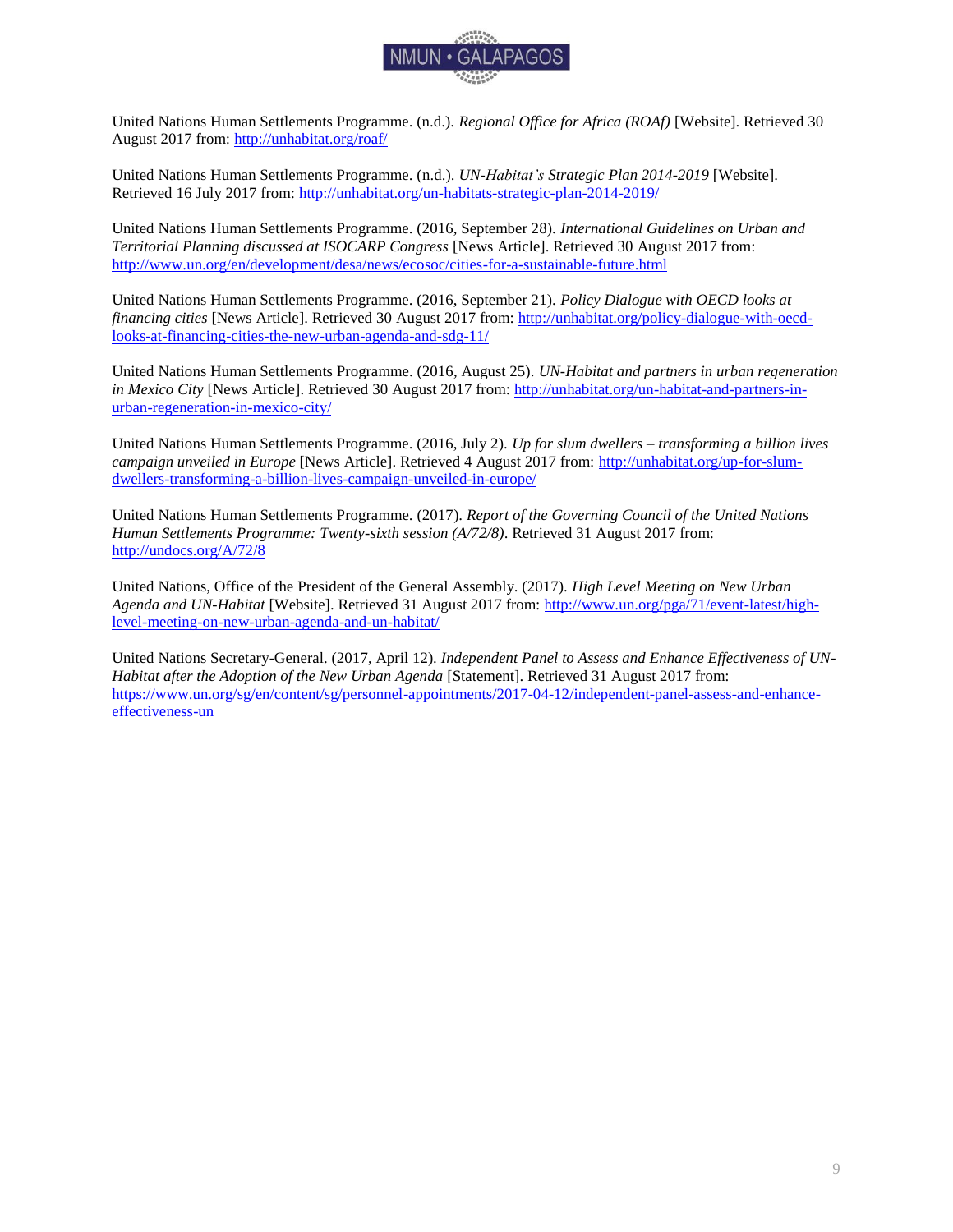

# **I. Management and Control of Urbanization and Tourism in Protected Areas**

<span id="page-10-0"></span>*"Truly sustainable development requires policies and economic incentives, practical tools and safeguards to ensure that protected areas sustain critical ecosystem services and promote resilience and human well-being…. [We] can set the pathway to that future if we can strengthen the role of protected areas in defining and delivering on the world's Sustainable Development Goals, and by embedding protected areas in the procedures that define society's development planning and underpin economic decision-making."*<sup>69</sup>

# <span id="page-10-1"></span>*Introduction*

The profound dependence of human health, well-being, and socioeconomic development on biological resources has fueled widespread recognition of the importance of biological diversity, or biodiversity, which refers to the varied millions of species on Earth and the ecosystems they inhabit.<sup>70</sup> Efforts to protect biodiversity have centered on the creation of protected areas: "clearly defined geographical space[s], recognized, dedicated and managed, through legal or other effective means, to achieve the long-term conservation of nature with associated ecosystem services and cultural values."<sup>71</sup> In addition to furthering biodiversity conservation, protected areas contribute to sustainable development and offer essential ecosystem services, "such as food, water, disease management, climate regulation, spiritual fulfillment, and aesthetic enjoyment."<sup>72</sup> Despite global support for their establishment and maintenance, protected areas remain vulnerable to a multitude of threats from human activities, including urbanization and tourism, which can cause harm to protected areas through damage to ecosystems, species, and heritage.<sup>73</sup> Mandated to secure a better urban future for all, the United Nations Human Settlements Programme (UN-Habitat) plays a key role in promoting sustainable urbanization and tourism—both of which, through proper management and control, can benefit from protected areas without jeopardizing their primary purpose of conservation.<sup>74</sup>

## <span id="page-10-2"></span>*International and Regional Framework*

The 1992 United Nations (UN) Conference on Environment and Development resulted in *Agenda 21*, a comprehensive action plan for sustainable development.<sup>75</sup> Chapter 15 focuses on the conservation of biodiversity and emphasizes the need for "urgent and decisive action … to conserve and maintain genes, species and ecosystems, with a view to the sustainable management and use of biological resources."<sup>76</sup> It recommends that governments take necessary action to conserve ecosystems and natural habitats, including through "the reinforcement of terrestrial, marine and aquatic protected area systems," and to "promote environmentally sound and sustainable development in areas adjacent to protected areas."<sup>77</sup> Establishment of protected areas is also recommended in other chapters of *Agenda 21* as a strategy to safeguard fragile ecosystems and freshwater resources.<sup>78</sup> *Agenda 21* further recognizes the value of "environmentally sound leisure and tourism activities," making use of national parks and other protected areas, to raising awareness and promoting education for sustainable development.<sup>79</sup>

The *Convention on Biological Diversity* (CBD) (1992), which was opened for signature at the UN Conference on Environment and Development, aims to ensure conservation and sustainable use of biodiversity.<sup>80</sup> The CBD is also the chief international legal instrument governing protected areas.<sup>81</sup> Article 8 of the CBD encourages parties to "establish a system of protected areas," including "guidelines for the selection, establishment and management of

<sup>69</sup> World Bank, *Keynote Address by Paula Caballero: Integrating Conservation and Development for Lasting Impact*, 2014.

<sup>70</sup> Secretariat of the Convention on Biological Diversity, *History of the Convention*; WHO & Secretariat of the Convention on Biological Diversity, *Connecting Global Priorities: Biodiversity and Human Health*, 2015, p. 28.

<sup>71</sup> IUCN, *Guidelines for Applying Protected Area Management Categories*, 2008, p. 8.

<sup>72</sup> Millennium Ecosystem Assessment, *Ecosystems and Human Well-being: Synthesis*, 2005, p. 1.

<sup>73</sup> Mathur et al., *Managing Threats*, 2015, pp. 476-477, 492.

<sup>74</sup> UN General Assembly, *Report of the High-level Independent Panel to Assess and Enhance the Effectiveness of UN-Habitat (A/71/1006)*, 2017.

<sup>75</sup> UN Conference on Environment and Development, *Agenda 21*, 1992.

<sup>76</sup> Ibid., para. 15.3.

<sup>77</sup> Ibid., para. 15.5.

<sup>78</sup> Ibid., chs. 11, 13.

<sup>79</sup> Ibid., para. 36.10.

<sup>80</sup> Secretariat of the CBD, *Introduction*.

<sup>81</sup> Secretariat of the CBD, *Protected areas and the CBD*.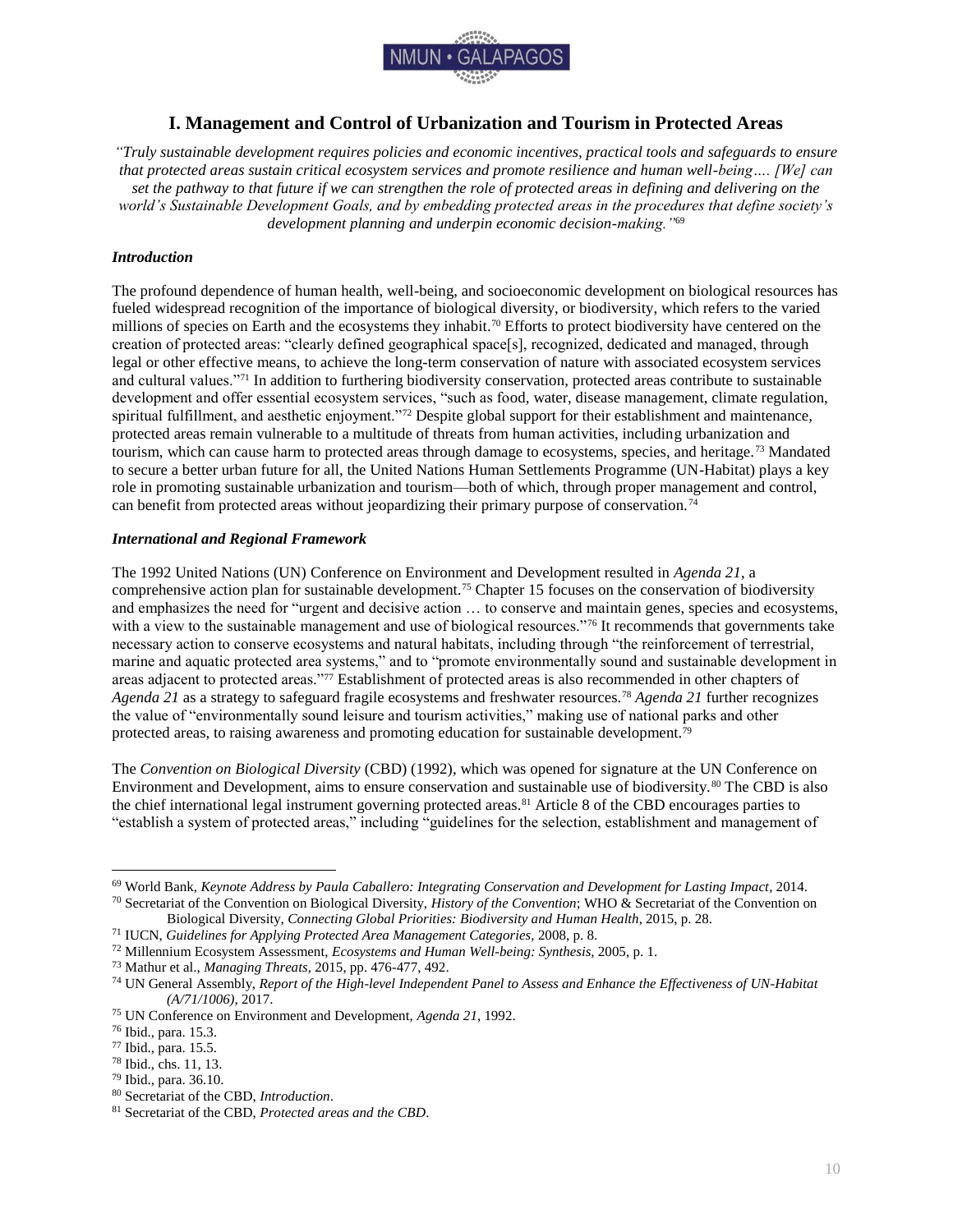

protected areas."<sup>82</sup> In 2010, the parties to the CBD adopted the *Strategic Plan for Biodiversity 2010-2020*, which includes the Aichi Biodiversity Targets. Target 11 is to ensure that, by 2020, 17% of terrestrial and inland water, as well as 10% of coastal and marine areas, is conserved through the establishment of protected areas and other conservation measures.<sup>83</sup>

In 2012, the UN Conference on Sustainable Development adopted *The Future We Want*, an outcome document expressing renewed commitment to sustainable development that was later endorsed by the General Assembly.<sup>84</sup> It reaffirms the importance of environmental protection, "area-based conservation measures," and "sustainable use of biodiversity and ecosystems."85 It calls for support for sustainable tourism activities in developing countries, emphasizing that "well-designed and managed tourism" can contribute to sustainable development.<sup>86</sup> It also underscores the ability of well-planned cities to "promote economically, socially and environmentally sustainable societies," and the need to conserve "the natural and cultural heritage of human settlements."<sup>87</sup>

The *2030 Agenda for Sustainable Development* (2015), adopted by the General Assembly in 2015, contains 17 Sustainable Development Goals (SDGs) and 169 targets that collectively represent a plan for poverty eradication and environmental protection.<sup>88</sup> The SDGs recognize protected areas, urbanization, and tourism as essential components of sustainable development.<sup>89</sup> SDG 11 is to "make cities and human settlements inclusive, safe, resilient and sustainable."<sup>90</sup> Its fourth target is to "strengthen efforts to protect and safeguard the world's cultural and natural heritage," as measured by the "total expenditure (public and private) per capita spent on the preservation, protection and conservation of all cultural and natural heritage"; its sixth target is to reduce the environmental impact of cities.<sup>91</sup> The implementation of policies to support sustainable tourism is included as the ninth target of SDG 8, which is to "promote sustained, inclusive and sustainable economic growth, full and productive employment and decent work for all."<sup>92</sup>

At the UN Conference on Housing and Sustainable Urban Development (Habitat III) in 2016, world leaders worked to achieve their vision of sustainable cities that have minimal impact on the environment, practice sustainable consumption and production patterns, and actively conserve their ecosystems and biodiversity.<sup>93</sup> The ensuant *New Urban Agenda* (2016) is premised upon three "interlinked principles": eradicating all forms of poverty and ensuring equal rights for all, promoting sustainable growth of urban economies; and ensuring environmental sustainability.<sup>94</sup> It notes the possibility for urbanization to be an "engine of sustained and inclusive economic growth, social and cultural development, and environmental protection, and of its potential contributions to the achievement of transformative and sustainable development."<sup>95</sup>

## <span id="page-11-0"></span>*Role of the International System*

As set out in its *Strategic Plan 2014-2019*, UN-Habitat strives to realize "economically productive, socially inclusive and environmentally sustainable cities," and it therefore consistently prioritizes environmental protection throughout its work to promote sustainable urban development.<sup>96</sup> UN-Habitat supports the monitoring and implementation of the SDGs, which prominently feature urbanization and cities as "a string that connects all other goals together"; it is a custodian agency for eight of the indicators under SDG 11.<sup>97</sup> UN-Habitat also lends its expertise to individual programs and projects that focus on the relationship between urban development and the

<sup>82</sup> *Convention on Biological Diversity*, 1992, art. 8.

<sup>83</sup> Secretariat of the CBD, *Aichi Biodiversity Targets*.

<sup>84</sup> UN General Assembly, *The Future We Want (A/RES/66/288)*, 2012.

<sup>85</sup> Ibid., paras. 61, 177.

<sup>86</sup> Ibid., para. 130.

<sup>87</sup> Ibid., para. 134.

<sup>88</sup> UN General Assembly, *Transforming our world: the 2030 Agenda for Sustainable Development (A/RES/70/1)*, 2015.

<sup>89</sup> UN DESA, *Sustainable Development Goal 11*, 2017.

 $\rm^{90}$  Ibid.

 $91$  Ibid.

<sup>92</sup> UN General Assembly, *Transforming our world: the 2030 Agenda for Sustainable Development (A/RES/70/1)*, 2015.

<sup>93</sup> UN General Assembly, *New Urban Agenda (A/RES/71/256)*, 2016, p. 4.

<sup>94</sup> Ibid., p. 5.

<sup>95</sup> Ibid., p. 2.

<sup>96</sup> UN-Habitat, *Strategic Plan 2014-2019*, 2013, p. 8.

<sup>97</sup> UN-Habitat, *UN-Habitat for the Sustainable Development Goals*.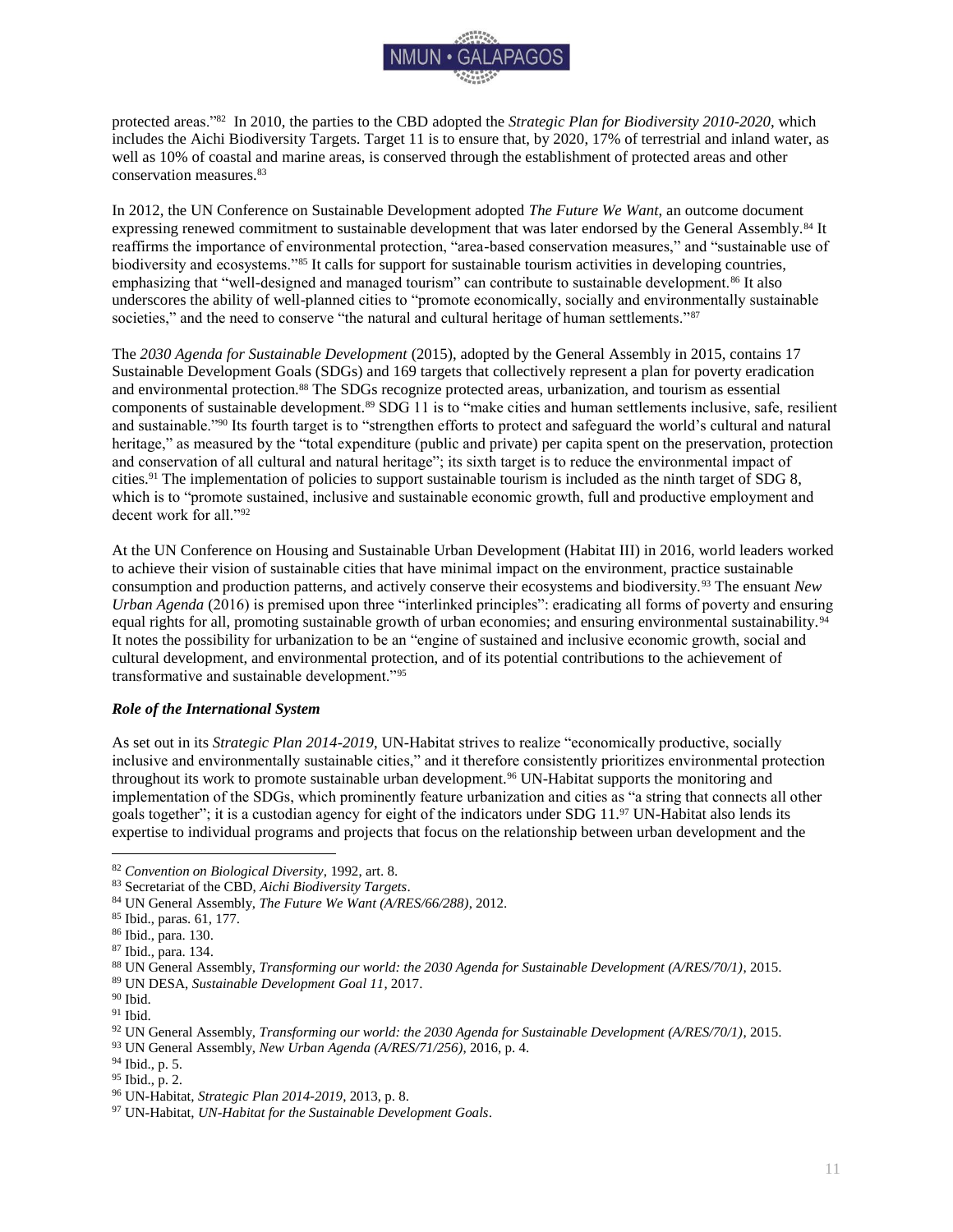

environment. In Jordan, the Mainstreaming Biodiversity into Tourism Development Project, managed by the UN Development Programme and slated to run from 2014 to 2018, is promoting biodiversity as "a fundamental part of national planning and development efforts."<sup>98</sup> UN-Habitat will assist in reviewing existing frameworks and implementing land use planning as a method of "reducing the impact of tourism on biodiversity."<sup>99</sup>

Biodiversity and environmental protection are important priorities throughout the UN system.<sup>100</sup> In 2010, the General Assembly declared 2011-2020 as the UN Decade on Biodiversity, in an effort to assist in the implementation of the *Strategic Plan for Biodiversity 2011-2020* and the Aichi Biodiversity Targets.<sup>101</sup> The Human Rights Council, a subsidiary body of the General Assembly, has recently considered biodiversity from a human rights perspective. In January 2017, the Special Rapporteur on the issue of human rights obligations relating to the enjoyment of a safe, clean, healthy and sustainable environment submitted a report to the Human Rights Council on "the human rights obligations relating to the conservation and sustainable use of biological diversity." $102$  UNDP has adopted the *Biodiversity and Ecosystems Global Framework 2012-2020* to guide its work with governments and other stakeholders.<sup>103</sup> The UN Environment Programme (UNEP), which leads the UN's environmental agenda and focuses on ecosystem management as one of its seven main subprograms, has previously collaborated with UN-Habitat to disseminate information on urban biodiversity.<sup>104</sup>

Recent UN system efforts related to tourism have benefitted from General Assembly resolution 70/193 (2015), which proclaimed 2017 as the International Year of Sustainable Tourism.<sup>105</sup> The proclamation was followed by a 2016 resolution on the "promotion of sustainable tourism, including ecotourism, for poverty eradication and environment protection," which reaffirmed sustainable tourism as fundamental to sustainable economic growth, job creation, environmental protection, and poverty reduction.<sup>106</sup> The World Tourism Organization (UNWTO), a specialized agency of the UN, has facilitated the organization and implementation of the International Year.<sup>107</sup> More generally, UNWTO promotes "responsible, sustainable and universally accessible tourism" as a driver of "economic growth, inclusive development and environmental sustainability." <sup>108</sup> In 1999, UNWTO adopted the *Global Code of Ethics for Tourism*, which comprises 10 principles underlying a sustainable model of tourism.<sup>109</sup>

Outside of the UN system, the International Union for Conservation of Nature (IUCN) is at the forefront of efforts to protect the environment.<sup>110</sup> Comprised of both government and civil society organizations, IUCN is "the world's largest and most diverse environmental network."<sup>111</sup> IUCN is a "global leader in protected area policy, science and management practice," and it was responsible for establishing the system for categories and governance types of protected areas.<sup>112</sup> IUCN supports several voluntary groups through its World Commission on Protected Areas (WCPA), including the TAPAS Group, which is a collaborative network of over 350 members from government agencies, academic, private sector entities, and civil society "committed to promoting sustainable tourism in protected areas."<sup>113</sup>

 $\overline{a}$ 

<sup>103</sup> UNDP, *UNDP's Biodiversity and Ecosystems Global Framework 2012-2020*, 2012.

<sup>98</sup> UNDP & UN-Habitat, *Mainstreaming Biodiversity into Tourism Development in Jordan: Comprehensive Technical Final Report*, 2014, p. 9.

<sup>99</sup> Ibid., p. 10.

<sup>100</sup> UN General Assembly, *Transforming our world: the 2030 Agenda for Sustainable Development (A/RES/70/1)*, 2015.

<sup>101</sup> UN General Assembly, *Convention on Biological Diversity (A/RES/65/161)*, 2010.

<sup>102</sup> UN Human Rights Council, *Report of the Special Rapporteur on the issue of human rights obligations relating to the enjoyment of a safe, clean, healthy and sustainable environment (A/HRC/34/49)*, 2017.

<sup>104</sup> UNEP, *Urban Biodiversity*.

<sup>105</sup> UN General Assembly, *International Year of Sustainable Tourism for Development, 2017 (A/RES/70/193)*, 2015.

<sup>106</sup> UN General Assembly, *Promotion of sustainable tourism, including ecotourism, for poverty eradication and environment protection (A/RES/71/240)*, 2014.

<sup>107</sup> UN General Assembly, *International Year of Sustainable Tourism for Development, 2017 (A/RES/70/193)*, 2015.

<sup>108</sup> UNWTO, *Who we are*.

<sup>109</sup> UNWTO, *Global Code of Ethics for Tourism*.

<sup>110</sup> IUCN, *About*, 2017.

<sup>111</sup> Ibid.

<sup>112</sup> IUCN, *Protected Areas: Our Work*, 2017.

<sup>113</sup> UNWTO, *The BPG Initiative – Advancing Protected Area Tourism*, 2016.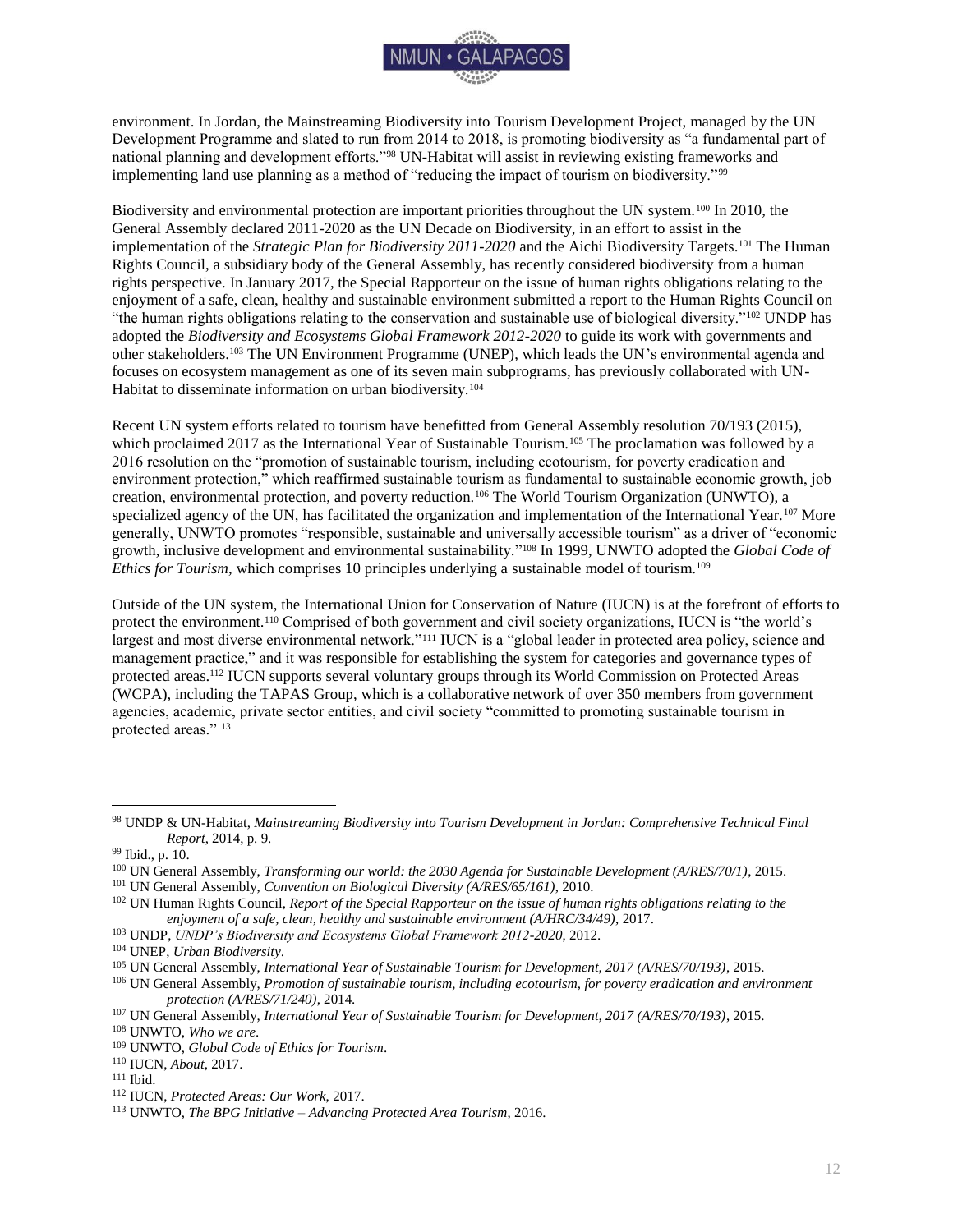

# <span id="page-13-0"></span>*Managing Urbanization*

In 2015, almost 4 billion people, or 54% of the world's population, lived in urban areas.<sup>114</sup> By 2030, that figure is expected to rise to 5 billion.<sup>115</sup> The growth and ubiquity of urban areas has created close proximity between cities and many protected areas; IUCN uses the term "urban protected areas" to refer to protected areas that are "in or at the edge of larger population centers."<sup>116</sup> There are various positive aspects to the relationship between urbanization and protected areas. Many cities benefit from protected areas; for example, protected areas provide clean water to 33 of the world's 105 largest cities.<sup>117</sup> The centralization of many people in one place can help to maintain the state of protected areas outside of city limits; it can also "result in economies of scale in such areas as energy, housing, transportation and solid waste reuse and recycling."<sup>118</sup>

However, cities frequently create negative effects for protected areas. As cities face increasing pressure from growing populations, urbanization often threatens protected areas.<sup>119</sup> Urban sprawl and peri-urbanization, which result in uncontrolled city expansion beyond formal boundaries, can physically infringe on protected areas and "destroy the very natural capital that would provide resilience to brace against resource scarcity and climate change."<sup>120</sup> Without proper management, the challenges inherent to cities inevitably affect neighboring protected areas, including air and water pollution, solid waste management and disposal, and depletion of natural resources.<sup>121</sup> Cities are sources of noise, light, crime, and littering that can affect protected areas; city residents may also inadvertently introduce invasive species or instigate human-wildlife conflict.<sup>122</sup> Moreover, proximity is not required for urbanization to have a negative impact on protected areas. Cities require a large amount of land to provide required resources and facilitate waste disposal, resulting in an enormous "ecological footprint" that affects an area much larger than the city itself and "contributes significantly to biodiversity loss, both locally and at the global level."<sup>123</sup> For example, a city may affect bird species by disturbing a migratory flight path; alternatively, demands for certain foods, such as seafood, may affect faraway fish stocks and lead to overfishing.<sup>124</sup>

Cities are ultimately responsible for "remedy[ing] their own negative effects on the natural environment through development and implementation of adequate solutions."<sup>125</sup> Through careful urban planning and regulations on land use, cities can limit their impact on ecosystems and protected areas.<sup>126</sup> One approach to changing the interaction between cities and protected areas is mainstreaming biodiversity: a process of "embedding biodiversity considerations in … policies, strategies, and practices that engage key public and private sector actors."<sup>127</sup> For instance, cities may devise policy and regulatory frameworks that support sustainable land use or provide incentives for actors to change damaging production practices.<sup>128</sup> Yet the success of this approach requires awareness, funding, resources, and support that may not be readily available.<sup>129</sup> Pre-existing barriers may include lack of political will or commitment; subsidies for activities that are harmful to the environment; lack of information or knowledge concerning the values and benefits of protected areas; and lack of financial, technical, or human capacity.<sup>130</sup>

<sup>114</sup> UN ECOSOC, *Progress towards the Sustainable Development Goals: Report of the Secretary-General (E/2017/66)*, 2017, p. 13.

<sup>115</sup> Ibid.

<sup>116</sup> Trzyna, *Urban Protected Areas: Profiles and best practice guidelines*, 2014, p. 4.

<sup>117</sup> Ervin et al., *Protected Areas for the 21st Century: Lessons from UNDP/GEF's Portfolio*, 2010, p. 6.

<sup>118</sup> Trzyna, *Urban Protected Areas: Profiles and best practice guidelines*, 2014, p. 6.

<sup>119</sup> Ibid.

<sup>120</sup> Ibid.; UN-Habitat, *Greener Cities Partnership (UN-Habitat and UN Environment)*.

<sup>121</sup> UN ECOSOC, *Progress towards the Sustainable Development Goals: Report of the Secretary-General (E/2017/66)*, 2017, p. 13; Trzyna, *Urban Protected Areas: Profiles and best practice guidelines*, 2014, p. 6.

<sup>122</sup> Ibid.

<sup>123</sup> UNEP & UN-Habitat, *Ecosystems and Biodiversity: The Role of Cities*, 2005.

<sup>124</sup> Ibid.

<sup>125</sup> UN-Habitat, *World Cities Report 2016*, 2016, p. 92.

<sup>126</sup> UNEP & UN-Habitat, *Ecosystems and Biodiversity: The Role of Cities*, 2005.

<sup>127</sup> Global Environment Facility, *Biodiversity Mainstreaming in Practice: A Review of GEF Experience*, 2016, p. 4.

<sup>128</sup> Ibid.

<sup>129</sup> UNEP & UN-Habitat, *Ecosystems and Biodiversity: The Role of Cities*, 2005.

<sup>130</sup> Mathur, *Managing Threats*, 2015, p. 480; Global Environment Facility, *Biodiversity Mainstreaming in Practice: A Review of GEF Experience*, 2016.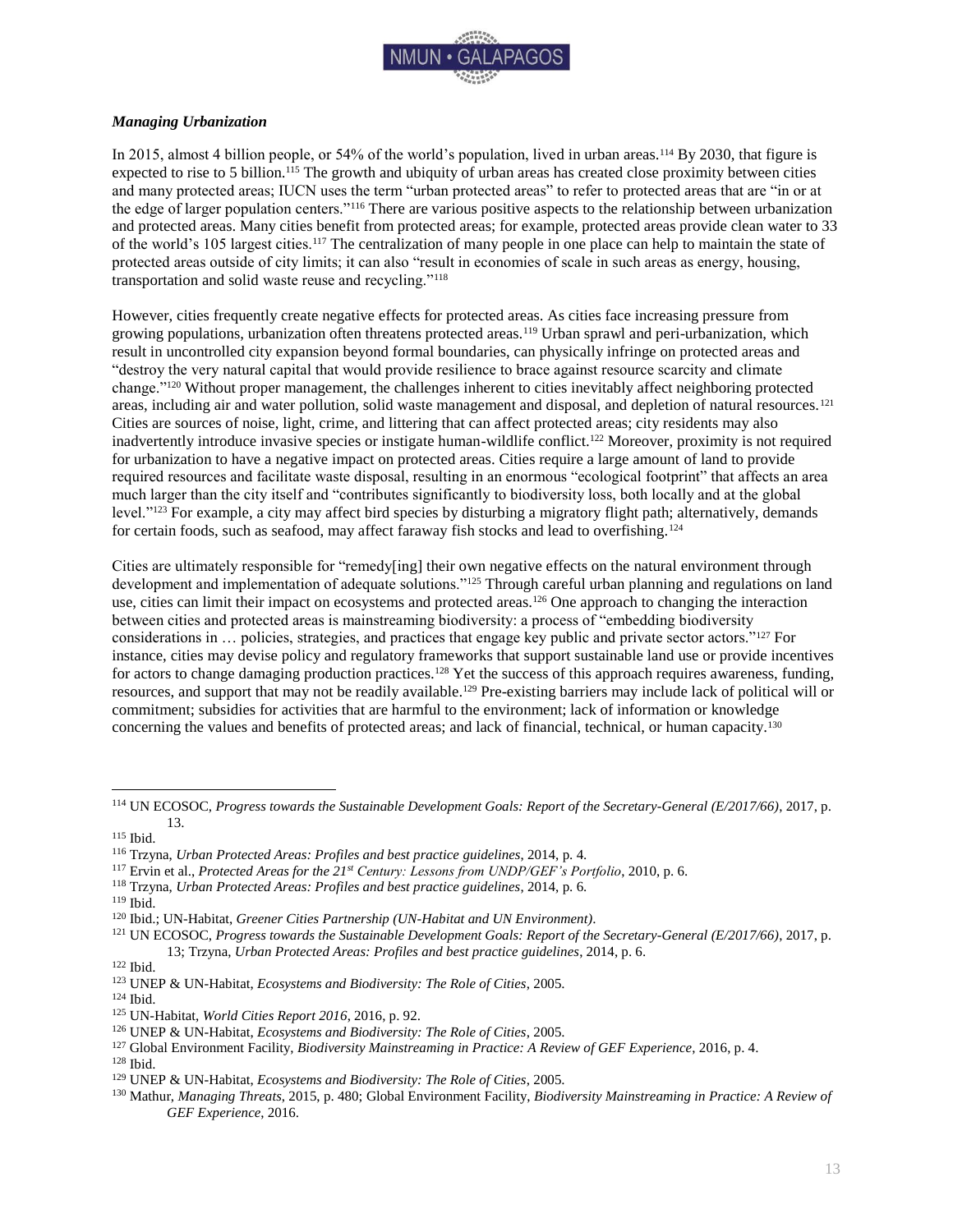

## <span id="page-14-0"></span>*Promoting Sustainable Tourism*

As "one of the world's fastest growing industries," tourism has created "increasing stress on fragile ecosystems," including in protected areas.<sup>131</sup> According to UNWTO, "tourism in protected areas will continue to grow by 3.3% annually through 2030."<sup>132</sup> Tourists are drawn to "vulnerable natural and cultural sites," which may be damaged by frequent visitors.<sup>133</sup> Transportation infrastructure designed for tourists, such as roads and tracks, "often has very significant impacts on protected areas," including habitat fragmentation and wildlife disruption.<sup>134</sup> Yet tourism also produces too many benefits to disregard. Protected areas in particular can generate significant revenue through tourism, particularly for developing countries, which are home to the largest share of global biodiversity.<sup>135</sup> Tourism in protected areas creates employment opportunities and economic benefits; it supports the livelihoods of local communities and indigenous people.<sup>136</sup> It raises awareness and facilitates education for sustainable development by offering tourists "opportunities to learn about nature and sustainability," as well as biodiversity.<sup>137</sup> Due to their accessibility, urban protected areas are often highly attractive to tourists; they also "add to the tourist appeal of the nearby town or city."<sup>138</sup>

If properly managed, tourism is not necessarily incompatible with the conservation goals of protected areas.<sup>139</sup> Certain models of sustainable tourism have proven effective; for example, ecotourism, which focuses on "the observation and appreciation of nature as well as the traditional cultures prevailing in natural areas," incorporates educational aspects and minimizes environmental impacts.<sup>140</sup> As ecotourism is generally organized by small businesses, it benefits local communities and management authorities, while promoting "conservation of natural and cultural assets, among both locals and tourists."<sup>141</sup> Strategies for promoting such models are highlighted in *The Future We Want*, which recommends "creating small and medium-sized enterprises and facilitating access to finance, including through microcredit initiatives for the poor, indigenous peoples and local communities in areas with high ecotourism potential."<sup>142</sup> UNEP, UNWTO, and IUCN have jointly published guidelines for planning and management of sustainable tourism in protected areas; similarly, the Secretariat of the CBD has published guidelines on biodiversity and tourism development.<sup>143</sup> Both publications highlight the potential of a mutually beneficial relationship between sustainable tourism and environmental protection.<sup>144</sup> Common themes include the need to establish an overarching vision or plan, identify concrete objectives for implementation, and involve stakeholders at all levels through consultative processes.<sup>145</sup> Sustainable tourism further requires support from "appropriate guidelines and regulations, in accordance with national priorities and legislation."<sup>146</sup>

#### <span id="page-14-1"></span>*Conclusion*

The Earth is in crisis, as biodiversity faces greater threats from human activities than ever before.<sup>147</sup> The international response to biodiversity conservation continues to feature the establishment of protected areas, which represent "one of the most efficient and effective strategies available for simultaneously addressing the global challenges of alleviating poverty, adapting to and mitigating climate change, and maintaining key ecosystem

<sup>131</sup> CBD, *Guidelines on Biodiversity and Tourism Development*, 2004, p. 1.

<sup>132</sup> IUCN, *Protected Planet Report 2016*, 2016, p. 12.

<sup>133</sup> Mathur, *Managing Threats*, 2015, p. 476.

<sup>134</sup> Eagles et al., *Sustainable Tourism in Protected Areas: Guidelines for Planning and Management*, 2002, p. 71.

<sup>135</sup> Pabon-Zamora et al., *Protected Areas and Human Well-being*, 2008, p. 67; Ervin et al., *Protected Areas for the 21st Century: Lessons from UNDP/GEF's Portfolio*, 2010, p. 6.

<sup>136</sup> Ibid., p. 20.

<sup>137</sup> Trzyna, *Urban Protected Areas: Profiles and best practice guidelines*, 2014, p. 7.

<sup>138</sup> Ibid.

<sup>139</sup> CBD, *Guidelines on Biodiversity and Tourism Development*, 2004.

<sup>140</sup> UNWTO, *Ecotourism and protected areas*.

<sup>141</sup> Ibid.

<sup>142</sup> UN General Assembly, *The Future We Want (A/RES/66/288)*, 2012, para. 131.

<sup>&</sup>lt;sup>143</sup> Eagles et al., *Sustainable Tourism in Protected Areas: Guidelines for Planning and Management*, 2002; Secretariat of the CBD, *Guidelines on Biodiversity and Tourism Development*, 2004.

<sup>144</sup> Ibid.

<sup>145</sup> Ibid.

<sup>146</sup> UN General Assembly, *The Future We Want (A/RES/66/288)*, 2012, para. 131.

<sup>147</sup> Secretariat of the Convention on Biological Diversity, *History of the Convention*.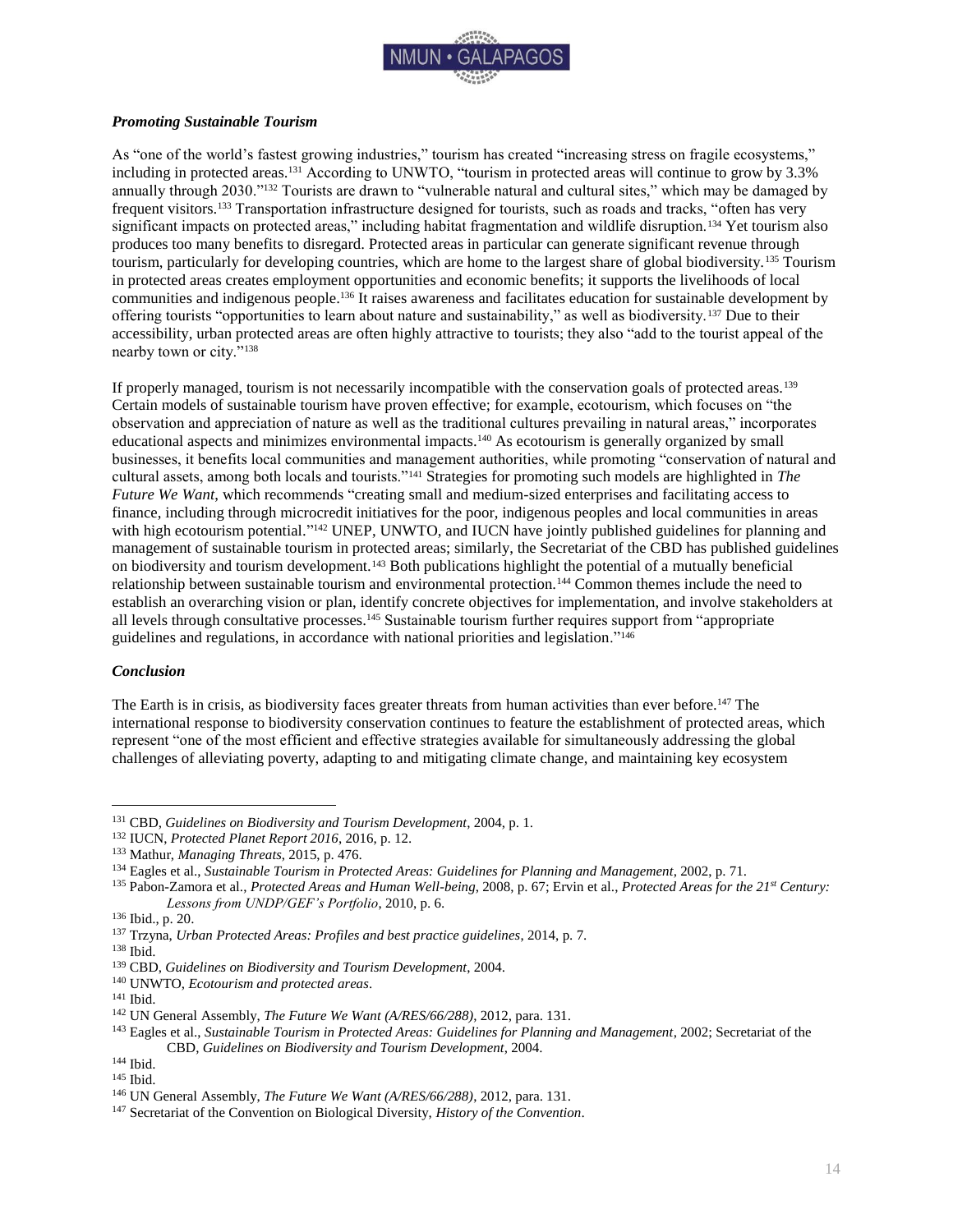

services."<sup>148</sup> Urbanization and tourism may be characterized as destructive processes that threaten protected areas; however, effective management and control of urbanization and tourism may allow for both conservation and sustainable use of protected areas.<sup>149</sup> UN-Habitat is ideally positioned to guide cities towards sustainable models of urbanization and tourism that promote development without endangering ecosystems and natural resources in protected areas.

# <span id="page-15-0"></span>*Further Research*

 $\overline{a}$ 

How can UN-Habitat address barriers to biodiversity mainstreaming in urban policies? How can UN-Habitat promote sustainable tourism in relation to urban protected areas? What is the role of raising awareness and promoting education for sustainable development in safeguarding protected areas? How can greater civil society involvement contribute to sustainable urbanization and tourism?

# **Annotated Bibliography**

<span id="page-15-1"></span>Ervin, J., et al. (2010). *Protected Areas for the 21st Century: Lessons from UNDP/GEF's Portfolio*. New York: United Nations Development Programme and Montreal: Convention on Biological Diversity. Retrieved 17 August 2017 from:

[http://www.undp.org/content/dam/undp/library/Environment%20and%20Energy/biodiversity/PA\\_21Century.pdf](http://www.undp.org/content/dam/undp/library/Environment%20and%20Energy/biodiversity/PA_21Century.pdf) *Protected areas are subject to evolving expectations that are contributing to "a new paradigm that views protected areas as part of a planetary life support system." This report features eight themes that characterize protected area management within the context of this new paradigm. Case studies throughout serve as examples of best practices and successful UNDP projects relating to protected areas.* 

International Union for Conservation of Nature. (2017). *Protected Planet Report 2016*. Retrieved 20 August 2017 from:

[https://wdpa.s3.amazonaws.com/Protected\\_Planet\\_Reports/2445%20Global%20Protected%20Planet%202016\\_WE](https://wdpa.s3.amazonaws.com/Protected_Planet_Reports/2445%20Global%20Protected%20Planet%202016_WEB.pdf) [B.pdf](https://wdpa.s3.amazonaws.com/Protected_Planet_Reports/2445%20Global%20Protected%20Planet%202016_WEB.pdf)

*The 2016 edition of the* Protected Planet Report *focuses on the contribution of protected areas to the achievement of the Aichi Biodiversity Targets and the SDGs. It highlights the benefits of protected areas, as well as their contribution to biodiversity conservation and sustainable development. Delegates will benefit from the comprehensive overview of protected areas and the examples of nature-based solutions to challenges such as climate change, natural disasters, and food insecurity.*

Mathur, V., et al. (2015). Managing Threats. In G. Worboys et al. (Eds.), *Protected Area Governance and Management* (pp. 473-494). Canberra, Australia: ANU Press. Retrieved 15 August 2017 from: [http://press](http://press-files.anu.edu.au/downloads/press/p312491/pdf/book.pdf?referer=372)[files.anu.edu.au/downloads/press/p312491/pdf/book.pdf?referer=372](http://press-files.anu.edu.au/downloads/press/p312491/pdf/book.pdf?referer=372)

*As part of a longer publication on the management of protected areas, this chapter reviews the*  most common threats to protected areas and the underlying causes thereof. Delegates will find it *valuable to have a full understanding of the myriad threats facing protected areas; this context will be helpful for determining the most effective approaches to management and control of urbanization and tourism specifically.*

Secretariat of the Convention on Biological Diversity. (2004). *Guidelines on Biodiversity and Tourism Management*. Retrieved 28 August 2017 from:<https://www.cbd.int/doc/publications/tou-gdl-en.pdf>

*Careful management and planning can ensure that tourism does not threaten protected areas. The Secretariat of the CBD has produced a set of guidelines that "aim at making tourism and biodiversity more mutually supportive." As set out in the guidelines, delegates are encouraged to consider models of sustainable tourism that are compatible with protecting biodiversity and sustainable use.*

<sup>148</sup> Ervin et al., *Protected Areas for the 21st Century: Lessons from UNDP/GEF's Portfolio*, 2010, p. 7.

<sup>149</sup> Trzyna, *Urban Protected Areas: Profiles and best practice guidelines*, 2014.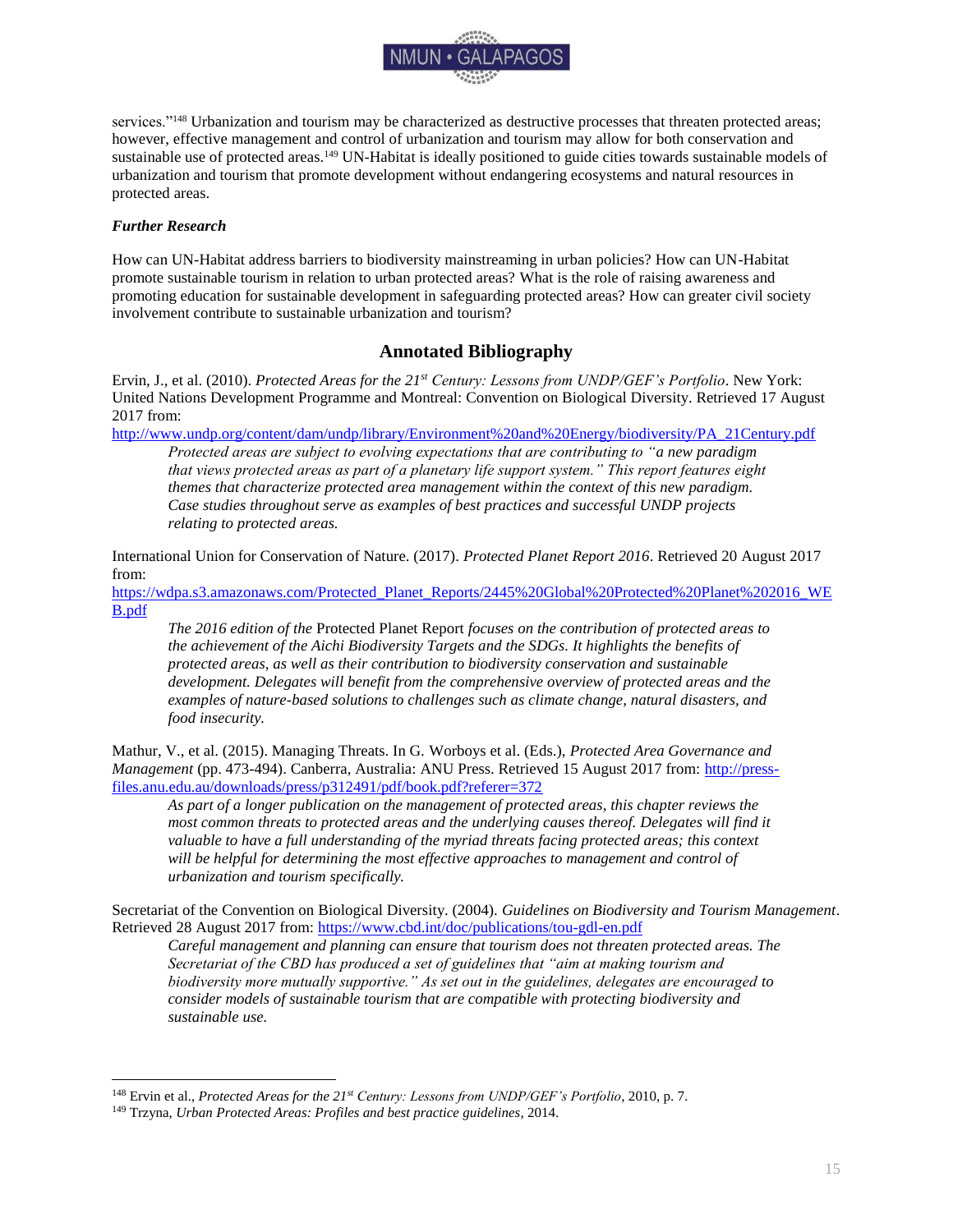

Trzyna, T. (2014). *Urban Protected Areas: Profiles and best practice guidelines*. International Union for Conservation of Nature. Retrieved 31 August 2017 from:

<https://portals.iucn.org/library/sites/library/files/documents/PAG-022.pdf>

*Urban protected areas have special significance; they also face specific challenges. This publication explains the importance of urban protected areas and suggests approaches for their defense. Case studies are provided as examples of urban protected areas around the world. Part 3 sets out 30 guidelines for safeguarding urban protected areas; these are excellent models for best practices and may assist delegates in formulating policy statements.*

# **Bibliography**

<span id="page-16-0"></span>Eagles, P., et al. (2002). *Sustainable Tourism in Protected Areas: Guidelines for Planning and Management*. International Union for Conservation of Nature, United Nations Environment Programme, and United Nations World Tourism Organization. Retrieved 31 August 2017 from: <https://portals.iucn.org/library/sites/library/files/documents/PAG-008.pdf>

Ervin, J., et al. (2010). *Protected Areas for the 21st Century: Lessons from UNDP/GEF's Portfolio*. New York: United Nations Development Programme and Montreal: Convention on Biological Diversity. Retrieved 17 August 2017 from:

[http://www.undp.org/content/dam/undp/library/Environment%20and%20Energy/biodiversity/PA\\_21Century.pdf](http://www.undp.org/content/dam/undp/library/Environment%20and%20Energy/biodiversity/PA_21Century.pdf)

Global Environment Facility. (2016). *Biodiversity Mainstreaming in Practice: A Review of GEF Experience*. Retrieved 31 August 2017 from: [https://www.thegef.org/sites/default/files/publications/GEF\\_MainstreamingBiod\\_11.28.16.pdf](https://www.thegef.org/sites/default/files/publications/GEF_MainstreamingBiod_11.28.16.pdf)

International Union for Conservation of Nature. (2008). *Guidelines for Applying Protected Area Management Categories*. N. Dudley (Ed.). Gland, Switzerland: IUCN. Retrieved 15 August 2017 from: https://cmsdata.jucn.org/downloads/guidelines\_for\_applying\_protected\_area\_management\_categories.pdf

International Union for Conservation of Nature. (2017). *Protected Planet Report 2016*. Retrieved 20 August 2017 from:

[https://wdpa.s3.amazonaws.com/Protected\\_Planet\\_Reports/2445%20Global%20Protected%20Planet%202016\\_WE](https://wdpa.s3.amazonaws.com/Protected_Planet_Reports/2445%20Global%20Protected%20Planet%202016_WEB.pdf) [B.pdf](https://wdpa.s3.amazonaws.com/Protected_Planet_Reports/2445%20Global%20Protected%20Planet%202016_WEB.pdf)

International Union for Conservation of Nature. (2017). *About* [Website]. Retrieved 20 August 2017 from: <https://www.iucn.org/about>

International Union for Conservation of Nature. (2017). *Protected Areas: Our Work* [Website]. Retrieved 20 August 2017 from:<https://www.iucn.org/theme/protected-areas/our-work>

Mathur, V., et al. (2015). Managing Threats. In G. Worboys et al. (Eds.), *Protected Area Governance and Management* (pp. 473-494). Canberra, Australia: ANU Press. Retrieved 15 August 2017 from: [http://press](http://press-files.anu.edu.au/downloads/press/p312491/pdf/book.pdf?referer=372)[files.anu.edu.au/downloads/press/p312491/pdf/book.pdf?referer=372](http://press-files.anu.edu.au/downloads/press/p312491/pdf/book.pdf?referer=372)

Millennium Ecosystem Assessment. (2005). *Ecosystems and Human Well-being: Synthesis*. Washington, DC: Island Press. Retrieved 18 August 2017 from:<https://www.millenniumassessment.org/documents/document.356.aspx.pdf>

Pabon-Zamora, L., et al. (2008). Protected Areas and Human Well-being: Experiences from Indonesia, Mexico, Peru and Venezuela. In Secretariat of the Convention on Biological Diversity, *Protected Areas in Today's World: Their Values and Benefits for the Welfare of the Planet* (pp. 67-76). Retrieved 18 August 2017 from: <https://www.cbd.int/doc/publications/cbd-ts-36-en.pdf>

Secretariat of the Convention on Biological Diversity. (n.d.). *Aichi Biodiversity Targets* [Website]. Retrieved 16 August 2017 from:<https://www.cbd.int/sp/targets/default.shtml>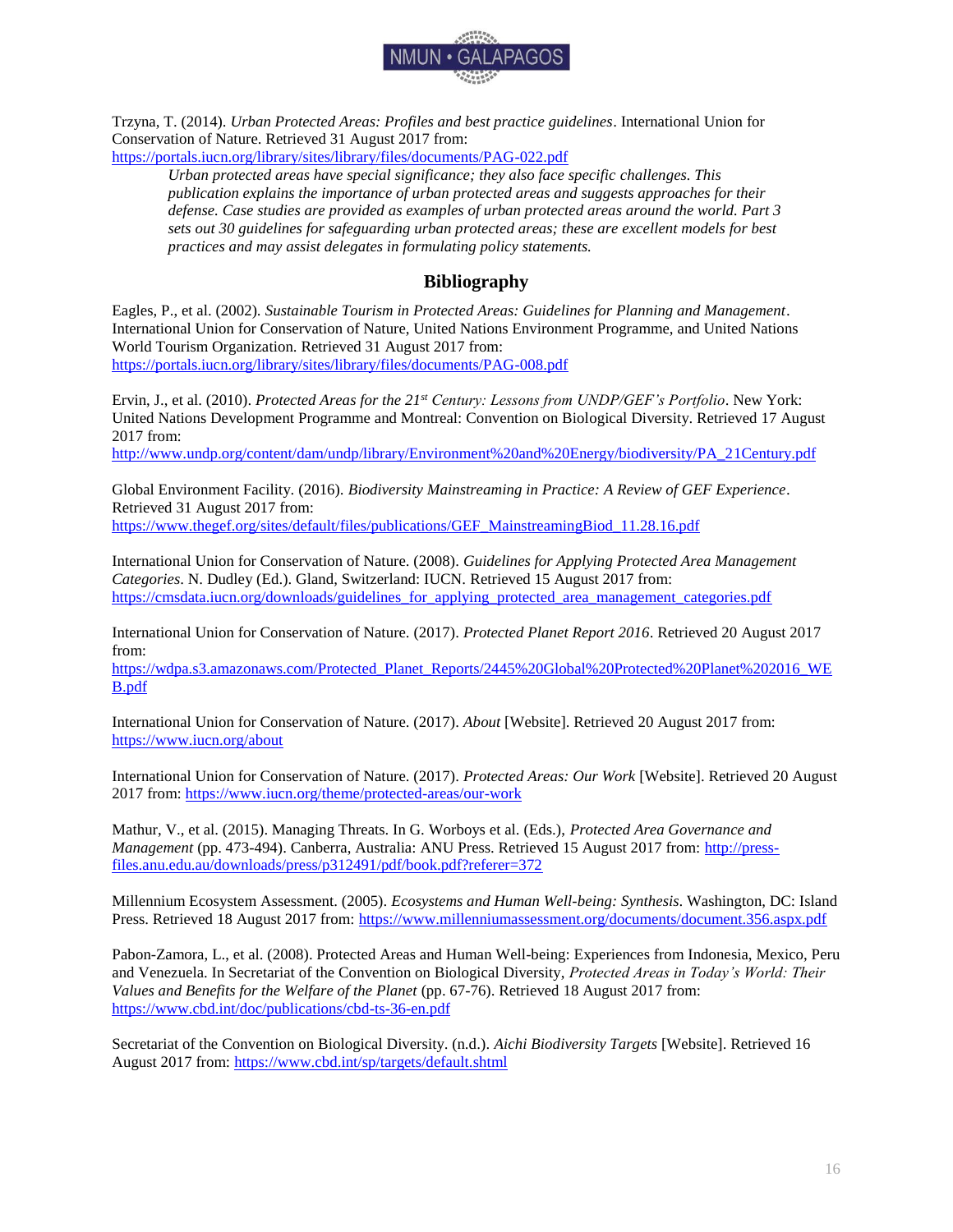

Secretariat of the Convention on Biological Diversity. (n.d.). *History of the Convention* [Website]. Retrieved 16 August 2017 from:<https://www.cbd.int/history/>

Secretariat of the Convention on Biological Diversity. (n.d.). *Introduction* [Website]. Retrieved 18 August 2017 from[: https://www.cbd.int/intro/default.shtml](https://www.cbd.int/intro/default.shtml)

Secretariat of the Convention on Biological Diversity. (n.d.). *Protected areas and the CBD* [Website]. Retrieved 18 August 2017 from:<https://www.cbd.int/protected/pacbd/default.shtml>

Secretariat of the Convention on Biological Diversity. (2004). *Guidelines on Biodiversity and Tourism Management*. Retrieved 28 August 2017 from:<https://www.cbd.int/doc/publications/tou-gdl-en.pdf>

Trzyna, T. (2014). *Urban Protected Areas: Profiles and best practice guidelines*. International Union for Conservation of Nature. Retrieved 31 August 2017 from: <https://portals.iucn.org/library/sites/library/files/documents/PAG-022.pdf>

United Nations Conference on Environment and Development. (1992). *Agenda 21* [Outcome Document]. Retrieved 31 August 2017 from:<https://sustainabledevelopment.un.org/content/documents/Agenda21.pdf>

United Nations, Department of Economic and Social Affairs. (2017). *Sustainable Development Goal 11* [Website]. Retrieved 31 August 2017 from:<https://sustainabledevelopment.un.org/sdg11>

United Nations Development Programme. (2012). *UNDP's Biodiversity and Ecosystems Global Framework 2012- 2020* [Website]. Retrieved 31 August 2017 from: [http://www.undp.org/content/undp/en/home/librarypage/environment](http://www.undp.org/content/undp/en/home/librarypage/environment-energy/ecosystems_and_biodiversity/biodiversity-and-ecosystems-global-framework-2012-to-2020.html)[energy/ecosystems\\_and\\_biodiversity/biodiversity-and-ecosystems-global-framework-2012-to-2020.html](http://www.undp.org/content/undp/en/home/librarypage/environment-energy/ecosystems_and_biodiversity/biodiversity-and-ecosystems-global-framework-2012-to-2020.html)

United Nations Development Programme & United Nations Human Settlements Programme. (2014). *Mainstreaming Biodiversity into Tourism Development in Jordan: Comprehensive Technical Final Report*. Retrieved 31 August 2017 from: [https://unhabitat.org/mainstreaming-biodiversity-conservation-in-tourism-sector-development-in-jordan](https://unhabitat.org/mainstreaming-biodiversity-conservation-in-tourism-sector-development-in-jordan-preliminary-phase-november-2014/)[preliminary-phase-november-2014/](https://unhabitat.org/mainstreaming-biodiversity-conservation-in-tourism-sector-development-in-jordan-preliminary-phase-november-2014/)

United Nations, Economic and Social Council. (2017). *Progress towards the Sustainable Development Goals: Report of the Secretary-General (E/2017/66)*. Retrieved 31 August 2017 from:<http://undocs.org/E/2017/66>

United Nations Environment Programme. (n.d.). *Urban Biodiversity* [Website]. Retrieved 31 August 2017 from: [http://staging.unep.org/urban\\_environment/issues/biodiversity.asp](http://staging.unep.org/urban_environment/issues/biodiversity.asp)

United Nations Environment Programme & United Nations Human Settlements Programme. (2005). *Ecosystems and Biodiversity: The Role of Cities* [Brochure]. Retrieved 31 August 2017 from: [http://staging.unep.org/urban\\_environment/PDFs/Ecosystems\\_and\\_Biodiversity\\_Role\\_of\\_Cities.pdf](http://staging.unep.org/urban_environment/PDFs/Ecosystems_and_Biodiversity_Role_of_Cities.pdf)

United Nations Environment Programme World Conservation Monitoring Centre & International Union for Conservation of Nature. (2016). *Protected Planet Report 2016*. Retrieved 15 August 2017 from: [https://wdpa.s3.amazonaws.com/Protected\\_Planet\\_Reports/2445%20Global%20Protected%20Planet%202016\\_WE](https://wdpa.s3.amazonaws.com/Protected_Planet_Reports/2445%20Global%20Protected%20Planet%202016_WEB.pdf) [B.pdf](https://wdpa.s3.amazonaws.com/Protected_Planet_Reports/2445%20Global%20Protected%20Planet%202016_WEB.pdf)

United Nations, General Assembly, Sixty-fifth session. (2010). *Convention on Biological Diversity (A/RES/65/161)* [Resolution]. Retrieved 31 August 2017 from:<http://undocs.org/A/RES/65/151>

United Nations, General Assembly, Sixty-sixth session. (2012). *The Future We Want (A/RES/66/288)* [Outcome Document]*.* Retrieved 31 August 2017 from: [http://undocs.org/A/RES/66/288](http://undocs.org/a/res/66/288)

United Nations, General Assembly, Seventieth session. (2015). *International Year of Sustainable Tourism for Development, 2017 (A/RES/70/193)* [Resolution]. Adopted on the report of the Second Committee (A/70/472). Retrieved 30 August 2017 from:<http://undocs.org/A/RES/70/193>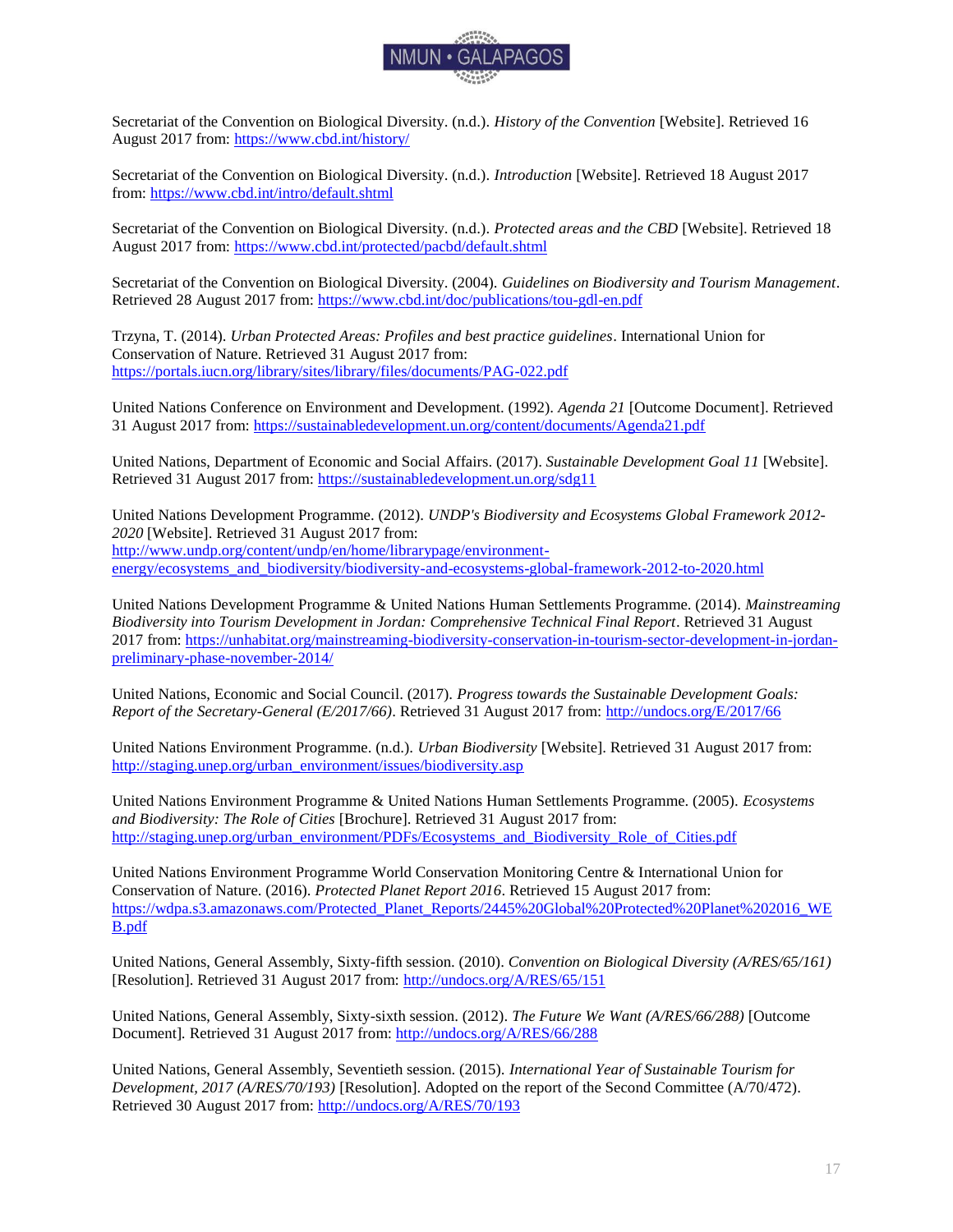

United Nations, General Assembly, Seventieth session. (2015). *Transforming our world: the 2030 Agenda for Sustainable Development (A/RES/70/1)*. Retrieved 30 August 2017 from: <http://undocs.org/A/RES/70/1>

United Nations, General Assembly, Seventy-first session. (2016). *New Urban Agenda (A/RES/71/256)*. Retrieved 31 August 2017 from:<http://undocs.org/A/RES/71/256>

United Nations, General Assembly, Seventy-first session. (2016). *Promotion of sustainable tourism, including ecotourism, for poverty eradication and environment protection (A/RES/71/240)* [Resolution]. Adopted on the report of the Second Committee (A/71/467). Retrieved 31 August 2017 from:<http://undocs.org/A/RES/71/240>

United Nations, General Assembly, Seventy-first session. (2017). *Report of the High-level Independent Panel to Assess and Enhance the Effectiveness of UN-Habitat (A/71/1006)*. Retrieved 31 August 2017 from: <http://undocs.org/A/71/1006>

United Nations, Human Rights Council, Thirty-fourth session. (2017). *Report of the Special Rapporteur on the issue of human rights obligations relating to the enjoyment of a safe, clean, healthy and sustainable environment (A/HRC/34/49)*. Retrieved 31 August 2017 from:<http://undocs.org/A/HRC/34/49>

United Nations Human Settlements Programme. (n.d.). *Greener Cities Partnership (UN-Habitat and UN Environment*) [Website]. Retrieved 31 August 2017 from: [https://unhabitat.org/urban-initiatives/initiatives](https://unhabitat.org/urban-initiatives/initiatives-programmes/greener-cities-partnership/)[programmes/greener-cities-partnership/](https://unhabitat.org/urban-initiatives/initiatives-programmes/greener-cities-partnership/)

United Nations Human Settlements Programme. (n.d.). *UN-Habitat for the Sustainable Development Goals*  [Website]. Retrieved 31 August 2017 from:<https://unhabitat.org/un-habitat-for-the-sustainable-development-goals/>

United Nations Human Settlements Programme. (2013). *Strategic Plan 2014-2019*. Retrieved 16 July 2017 from: <http://unhabitat.org/un-habitats-strategic-plan-2014-2019/>

United Nations Human Settlements Programme. (2016). *World Cities Report 2016*. Retrieved 31 August 2017 from: <http://wcr.unhabitat.org/wp-content/uploads/sites/16/2016/05/WCR-%20Full-Report-2016.pdf>

United Nations World Trade Organization. (n.d.). *Ecotourism and protected areas* [Website]. Retrieved 21 August 2017 from:<http://sdt.unwto.org/content/ecotourism-and-protected-areas>

United Nations World Trade Organization. (n.d.). *Global Code of Ethics for Tourism* [Website]. Retrieved 21 August 2017 from:<http://ethics.unwto.org/en/content/global-code-ethics-tourism>

United Nations World Trade Organization. (n.d.). *Who we are* [Website]. Retrieved 21 August 2017 from: <http://www2.unwto.org/content/who-we-are-0>

United Nations World Trade Organization. (2016). *The BPG Initiative – Advancing Protected Area Tourism* [Website]. Retrieved 21 August 2017 from: [http://www.tourism4development2017.org/solutions/the-bpg-initiative](http://www.tourism4development2017.org/solutions/the-bpg-initiative-advancing-protected-area-tourism/)[advancing-protected-area-tourism/](http://www.tourism4development2017.org/solutions/the-bpg-initiative-advancing-protected-area-tourism/)

World Bank. (2014, November 13). *Keynote Address by Paula Caballero: Integrating Conservation and Development for Lasting Impact*. Retrieved 15 August 2017 from: [http://www.worldbank.org/en/news/speech/2014/11/13/keynote-address-by-paula-caballero-integrating](http://www.worldbank.org/en/news/speech/2014/11/13/keynote-address-by-paula-caballero-integrating-conservation-and-development-for-lasting-impact)[conservation-and-development-for-lasting-impact](http://www.worldbank.org/en/news/speech/2014/11/13/keynote-address-by-paula-caballero-integrating-conservation-and-development-for-lasting-impact)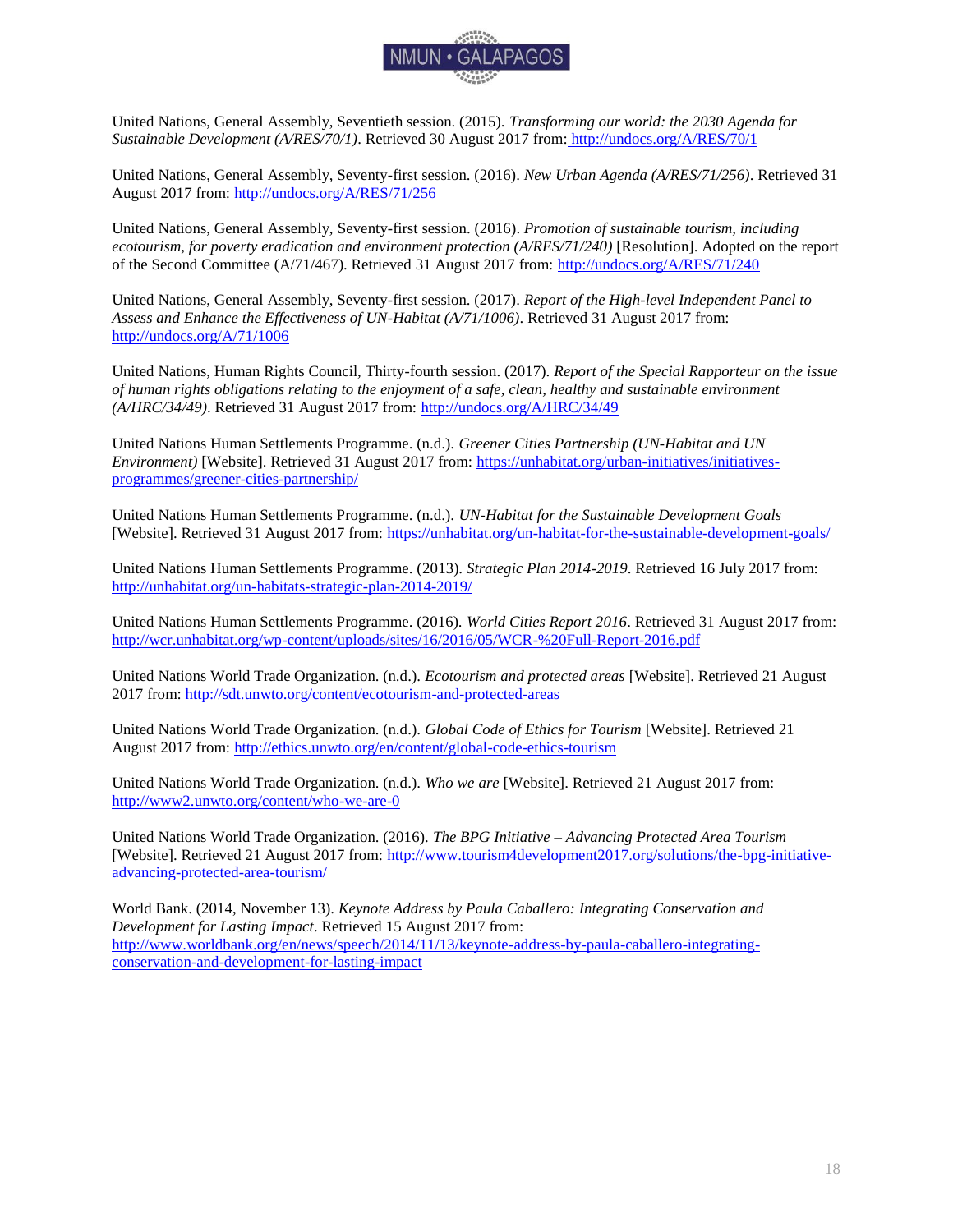

# **II. Sustainable Transportation between Urban and Rural Zones**

<span id="page-19-0"></span>*"Global trade depends on the world's roads, rails, waterways and flight paths. The transport sector itself is a huge source of jobs and an engine of economic growth. Beyond economics, there is a human side. We should all be concerned about people who do not have the access they deserve. Sustainable transport is out of reach for too many rural communities. Millions of persons with disabilities cannot use public transportation because it is inaccessible. … Sustainable transport has to answer to the needs of those who have the least. When it does, we can bridge more than physical distances—we can come closer as one human family."* 150

## <span id="page-19-1"></span>*Introduction*

The United Nations Human Settlements Programme (UN-Habitat) works to ensure access to sustainable transportation, which refers to "the provision of services and infrastructure for the mobility of people and goods advancing economic and social development to benefit today's and future generations—in a manner that is safe, affordable, accessible, efficient, and resilient, while minimizing carbon and other emissions and environmental impacts."<sup>151</sup> Sustainable transportation is essential for urban development, as it improves urban mobility and connectivity between urban and rural zones.<sup>152</sup> It allows rural communities "better access to services" available in urban areas, such as healthcare and education, and facilitates "increased political and social participation."<sup>153</sup> It can extend "market chains and connect rural producers to the wider market, enabling participation in the national and regional economy" and bringing their products to markets at competitive prices.<sup>154</sup> Sustainable transportation between urban and rural zones thus creates more equitable access to the benefits of urbanization, and it is vital to UN-Habitat's vision of "economically productive, socially inclusive and environmentally sustainable cities."<sup>155</sup>

## <span id="page-19-2"></span>*International and Regional Framework*

Sustainable transportation and urban-rural connectivity are key components of frameworks for sustainable development. The relationship between transportation and sustainable development was first acknowledged at the 1992 United Nations (UN) Conference on Environment and Development and in its outcome document, *Agenda 21*. <sup>156</sup> Chapter 7 of *Agenda 21*, which focuses on promoting sustainable human settlement development, includes a recommendation that all countries should promote "efficient and environmentally sound" urban transportation, with special attention to high-occupancy public transportation and non-motorized modes of transportation.<sup>157</sup> Adopted in 2012 by the UN Conference on Sustainable Development, *The Future We Want* similarly recognizes the centrality of transportation and mobility to sustainable development.<sup>158</sup> Sustainable transportation supports economic growth and the "efficient movement of people and goods," which in turn improves social equity, health, and resilience.<sup>159</sup> In relation to urban-rural connectivity, sustainable transportation strengthens "urban-rural linkages" and increases productivity of rural areas."<sup>160</sup>

The *2030 Agenda for Sustainable Development* and the 17 Sustainable Development Goals (SDGs), adopted by the General Assembly in September 2015, highlights the importance of urbanization and urban-rural connectivity to sustainable development.<sup>161</sup> Approximately one third of the 231 indicators used to measure progress towards the SDGs have an "urban component" that applies at a local level and has a "clear impact on cities and human settlements."<sup>162</sup> The 2030 Agenda also features a goal that is dedicated specifically to cities: SDG 11 is to "make

<sup>150</sup> UN Secretary-General, *Remarks at opening session of the Global Sustainable Transport Conference: Ban Ki-moon*, 2016.

<sup>151</sup> High-Level Advisory Group on Sustainable Transport, *Mobilizing Sustainable Transport for Development*, 2016, p. 7.

<sup>152</sup> UN Global Sustainable Transport Conference, *Summary Report*, 2016, pp. 2-3.

<sup>153</sup> Avery et al., *Rural-Urban Connectivity in Achieving Sustainable Regional Development*, 2017, p. 3.

<sup>154</sup> Ibid; UN Global Sustainable Transport Conference, *Summary Report*, 2016, p. 3.

<sup>155</sup> Avery et al., *Rural-Urban Connectivity in Achieving Sustainable Regional Development*, 2017, p. 3; UN-Habitat, *Strategic Plan 2014-2019*, 2013, p. 8.

<sup>156</sup> UN DESA, *Sustainable transport*; UN Conference on Environment and Development, *Agenda 21*, 1992.

<sup>157</sup> Ibid., para. 7.52.

<sup>158</sup> UN General Assembly, *The Future We Want (A/RES/66/288)*, 2012, para. 132.

<sup>159</sup> Ibid.

<sup>160</sup> Ibid.

<sup>161</sup> UN General Assembly, *Transforming our world: the 2030 Agenda for Sustainable Development (A/RES/70/1)*, 2015.

<sup>162</sup> UN-Habitat, *UN-Habitat for the Sustainable Development Goals*.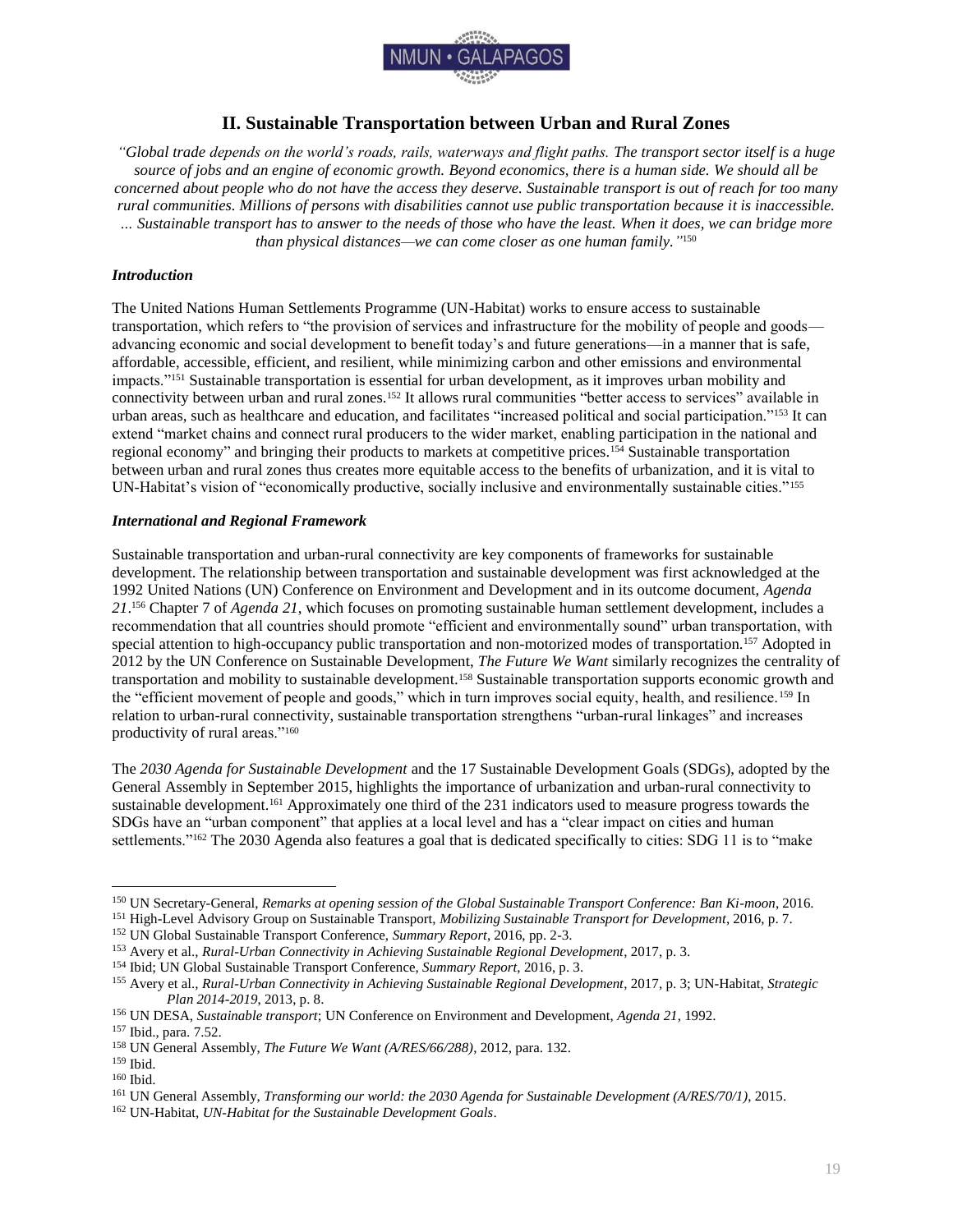

cities and human settlements inclusive, safe, resilient and sustainable."<sup>163</sup> Target 11.a is to "support positive economic, social and environmental links between urban, peri-urban and rural areas by strengthening national and regional development planning," as measured by the proportion of people living in cities with urban and regional development plans.<sup>164</sup>

The 2030 Agenda further highlights the importance of sustainable transportation. Target 11.2 is to enable universal access to "safe, affordable, accessible and sustainable transport systems," especially public transport, and with "special attention to the needs of those in vulnerable situations, women, children, persons with disabilities and older persons."<sup>165</sup> Other targets related to transportation include 3.6 on reducing deaths and injuries from road traffic accidents, 7.3 on improving energy efficiency, and 12.c on phasing out harmful fossil fuel subsidies.<sup>166</sup> Beyond links to specific targets, sustainable transportation "plays a vital role in contributing to all SDGs."<sup>167</sup> For example, the transportation sector is currently "responsible for one quarter of energy-related greenhouse gas emissions worldwide," which contributes significantly to global warming and must be addressed in efforts to achieve SDG 13 on combating climate change.<sup>168</sup>

In October 2016, world leaders at the UN Conference on Housing and Sustainable Urban Development (Habitat III) adopted the *New Urban Agenda*, a forward-looking blueprint for a sustainable approach to urbanization and city management.<sup>169</sup> The *New Urban Agenda* includes a commitment to "encouraging urban-rural interactions and connectivity by strengthening sustainable transport and mobility, and technology and communications networks and infrastructure" to achieve "enhanced productivity, social, economic and territorial cohesion, as well as safety and environmental sustainability."<sup>170</sup> The *New Urban Agenda* also includes many commitments related to enhancing access to transportation, including implementing "innovative transport technologies"; increasing sustainable infrastructure for public transportation, walking, and cycling; developing measures to finance transportation infrastructure and systems; and improving "connectivity between urban, peri-urban and rural areas" through coordinated "transport and land-use planning."<sup>171</sup>

In November 2016, the first UN Global Sustainable Transport Conference took place in Ashgabat, Turkmenistan.<sup>172</sup> Participants included governments, intergovernmental organizations, development banks, private sector entities, and civil society organizations.<sup>173</sup> The resulting *Ashgabat Statement on Commitments and Policy Recommendations*  (2016) summarizes important conclusions and concerns expressed during conference deliberations.<sup>174</sup> Contained in paragraph 12 of the Ashgabat Statement is a commitment to "leave no one behind": participants pledged to support communities in rural areas by developing transportation infrastructure to "enable access to economic and social activities and opportunities in cities and towns" and to "unleash productivity and competitiveness of rural entrepreneurs and smallholder farmers."<sup>175</sup>

### <span id="page-20-0"></span>*Role of the International System*

UN-Habitat's commitment to sustainable transportation is set out in its *Strategic Plan 2014-2019*, which establishes a goal of "well-planned, well-governed and efficient cities" with basic services that include energy and transportation.<sup>176</sup> The strategic plan also includes a list of numerous characteristics of modern cities that require a response from UN-Habitat; among these is declining urban density in developed countries, which is creating "negative impacts on urban-rural environments and disadvantaging those without either private vehicles or access to

<sup>175</sup> Ibid., para. 23.

 $\overline{a}$ <sup>163</sup> UN DESA, *Sustainable Development Goal 11*, 2017.

<sup>164</sup> Ibid.

<sup>165</sup> Ibid.

<sup>166</sup> UN-Habitat et al., *Analysis of the transport relevance of each of the 17 SDGs*, 2015.

<sup>167</sup> Ibid.

<sup>168</sup> UN DESA, *Sustainable transport*.

<sup>169</sup> UN General Assembly, *New Urban Agenda (A/RES/71/256)*, 2016.

<sup>170</sup> Ibid., p. 10.

<sup>171</sup> Ibid., pp. 13, 20-21.

<sup>172</sup> UN DESA, *Participants endorse "Ashgabat Statement" as first-ever UN conference on sustainable transport ends*, 2016. <sup>173</sup> Ibid.

<sup>174</sup> UN Global Sustainable Transport Conference, *Ashgabat Statement on Commitments and Policy Recommendations*, 2016.

<sup>176</sup> UN-Habitat, *Strategic Plan 2014-2019*, 2013, p. 8.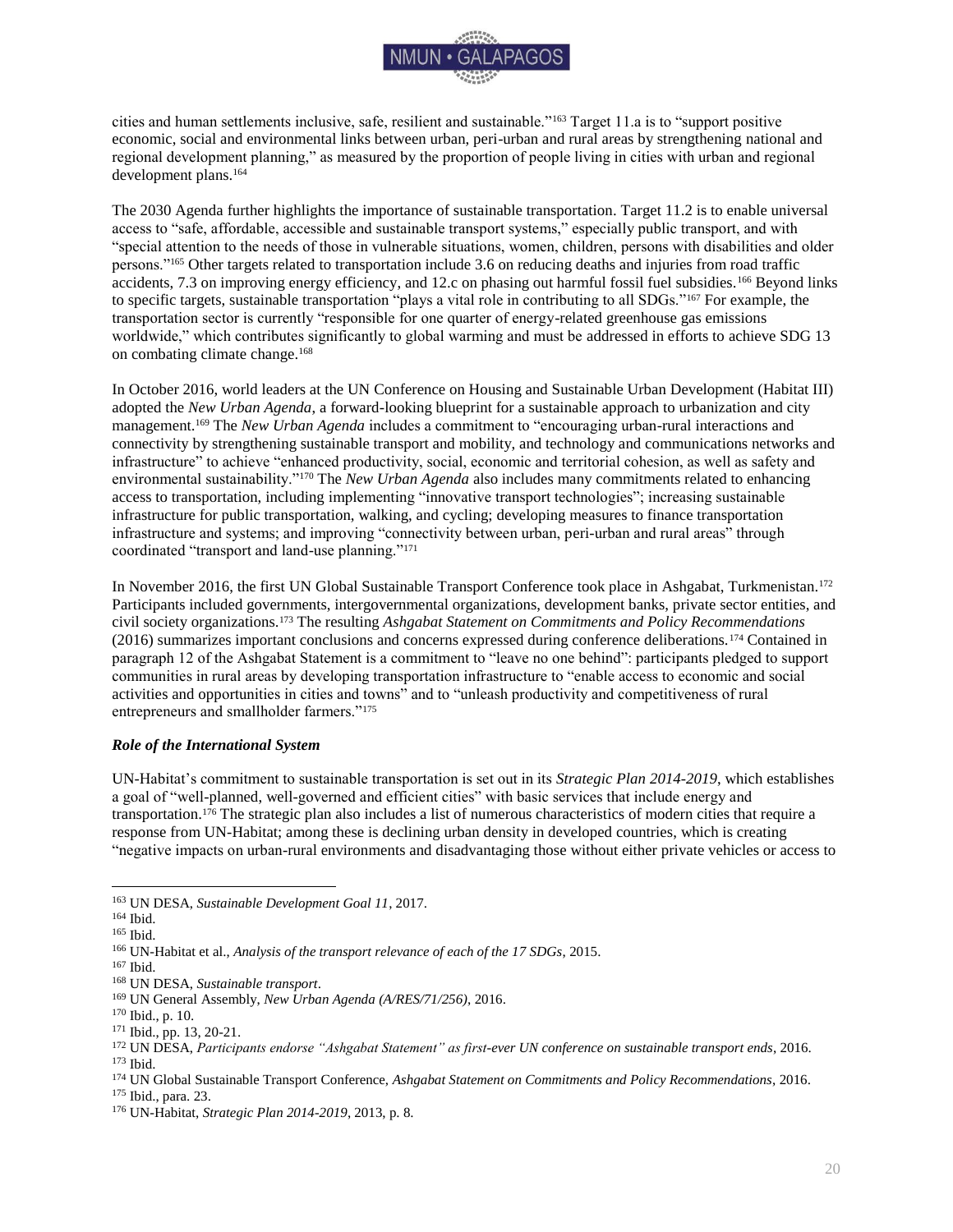

public transport.<sup>177</sup> To support SDG 11, and specifically target 11.a, UN-Habitat is cooperating with the UN Economic Commission for Africa, the UN Economic and Social Commission for Western Asia, the UN Economic Commission for Europe, and the UN Centre for Regional Development to implement national urban policies in over 40 countries that promote links between urban, peri-urban, and rural areas.<sup>178</sup>

UN-Habitat works to address the challenge of urban mobility by providing national and subnational governments with information, training, and technical assistance in devising "sustainable urban mobility plans and investment strategies."<sup>179</sup> UN-Habitat also participates in diverse partnerships and projects that incorporate sustainable transportation. For example, UN-Habitat collaborates with the UN Environment Programme (UNEP) on the Greener Cities Partnership, which promotes "environmental sustainability in urban development" and mainstreaming of "environmental considerations into urban policy making."<sup>180</sup> Sustainable transportation constitutes one of the partnership's core priorities.<sup>181</sup> While UN-Habitat focuses on land-use and transport planning, UNEP promotes fuels and vehicles that are environmentally friendly; both cooperate on promoting non-motorized and public transportation.<sup>182</sup>

In recent years, sustainable transportation has become a priority within the UN system.<sup>183</sup> In 2014, UN Secretary-General Ban Ki-moon established the High-Level Advisory Group on Sustainable Transport, which issued a report containing analysis and policy recommendations on mobilizing sustainable transportation for development.<sup>184</sup> In 2015, the General Assembly adopted resolution 70/197 on "Towards comprehensive cooperation among all modes of transport for promoting sustainable multimodal transit corridors," which called for cooperation, networking, mobilization of financial resources, and provision of technical assistance in support of transportation.<sup>185</sup> Other UN entities addressing sustainable transportation include UNEP, which leads the Share the Road initiative to advocate for non-motorized transportation infrastructure in urban areas, and the UN Conference on Trade and Development (UNCTAD), which is devising a framework to assist transportation planners with climate change risk assessment, adaptation, and response to build resilience in small island developing states.<sup>186</sup>

The UN Department of Economic and Social affairs hosts the Partnership on Sustainable, Low Carbon Transport (SLoCaT), which comprises over 90 organizations, including UN bodies, development organizations, nongovernmental organizations, foundations, academia, and private sector entities.<sup>187</sup> Established in 2009, SLoCaT promotes sustainable land transportation in developing countries, with the overall aim of poverty eradication and sustainable development.<sup>188</sup> Its four objectives are integrating sustainable transportation in climate negotiations, policies, and programs; integrating climate-related concerns in transportation policies; promoting sustainable transportation as a necessary element of international development; and advancing sustainable development by providing goods and services to lower-income groups.<sup>189</sup>

At the regional level, in furtherance of energy and climate goals, the European Commission established the Sustainable Transport Forum in 2014.<sup>190</sup> It specializes in the field of alternative transportation fuels, and it promotes dialogue between Member States and stakeholders in the alternative fuels industry.<sup>191</sup> Also in 2014, the first Africa

<sup>177</sup> Ibid., p. 4.

<sup>178</sup> UN-Habitat, *11a Urban-rural linkages*.

<sup>179</sup> UN-Habitat, *Mobility*.

<sup>180</sup> UN-Habitat, *Greener Cities Partnership (UN-Habitat and UN Environment)*.

<sup>181</sup> Ibid.

<sup>182</sup> Ibid.

<sup>183</sup> UN-Habitat et al., *Analysis of the transport relevance of each of the 17 SDGs*, 2015.

<sup>184</sup> UN DESA, *Sustainable transport*; High-Level Advisory Group on Sustainable Transport, *Mobilizing Sustainable Transport for Development*, 2016.

<sup>185</sup> UN General Assembly, *Towards comprehensive cooperation among all modes of transport for promoting sustainable multimodal transit corridors (A/RES/70/197)*, 2015.

<sup>186</sup> UNEP, *Sustainable transport and air pollution*; High-Level Advisory Group on Sustainable Transport, *Mobilizing Sustainable Transport for Development*, 2016, p. 27.

<sup>187</sup> SLoCaT, *SLoCaT Partnership*.

<sup>188</sup> Ibid.

<sup>189</sup> Ibid.

<sup>190</sup> European Commission, *Sustainable Transport Forum (STF)*, 2017.

<sup>191</sup> Ibid.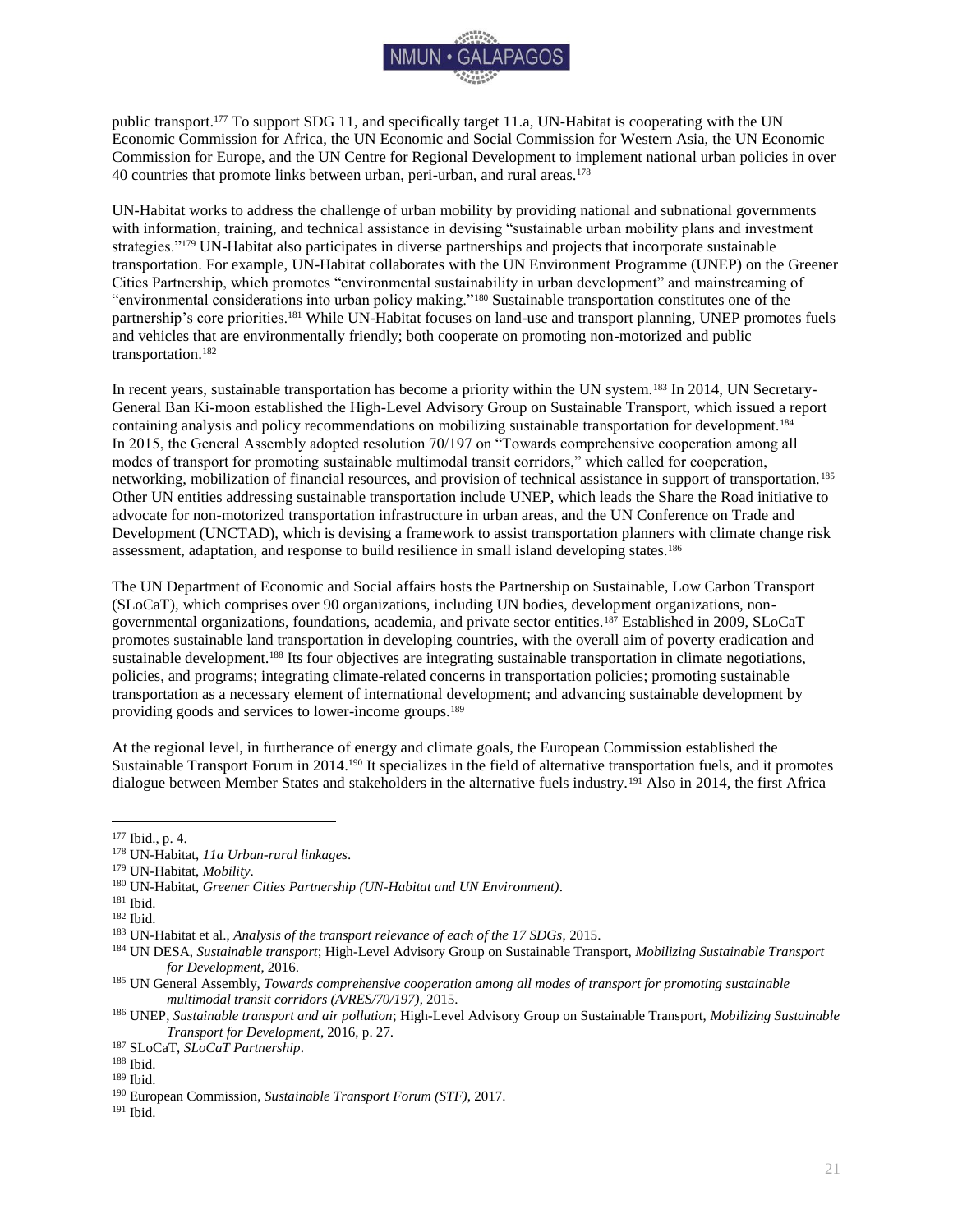

Sustainable Transport Forum (ASTF), which was attended by 43 African Member States, adopted a 13-point ASTF Action Framework for sustainable transportation in Africa.<sup>192</sup> Supported by UNEP, the World Bank, and UN-Habitat, the ASTF aims to ensure the incorporation and funding of sustainable transportation in planning processes.<sup>193</sup>

Examples of important subnational actors include ICLEI – Local Governments for Sustainability, which is a global network of over 1,500 cities, towns, and regions.<sup>194</sup> One of ICLEI's programs is EcoMobility, which is a "global campaign on sustainable urban transport" that promotes public and non-motorized forms of transportation that are environmentally friendly and socially inclusive.<sup>195</sup> Civil society partners include the Consortium for Sustainable Urbanization, a not-for-profit organization that advocates for responsible urban planning, and the Institute for Transportation and Development Policy, which works with cities and non-governmental organizations on sustainable transportation policies and projects.<sup>196</sup>

## <span id="page-22-0"></span>*Connecting Urban and Rural Zones*

Rural communities, especially those in developing countries, often lack any connection to a transportation network that will enable them to access opportunities in urban areas.<sup>197</sup> Approximately 1.3 billion people living in rural areas do not have access to roads.<sup>198</sup> The "last mile," a term that refers to the distance between a rural community and the nearest transportation hub, may in fact refer to "a hundred miles or more."<sup>199</sup> Urban sprawl and "inadequate transport and infrastructure" can reinforce inequalities and disparities between urban and rural zones, "especially as economic and social activities and opportunities are often based in cities, towns and markets."<sup>200</sup> Without transportation infrastructure, it is difficult for the rural poor to access basic social services, jobs, or other income-generating opportunities.<sup>201</sup> Inability to move people and goods constrains productivity and well-being; there is a positive correlation between levels of rural poverty and distance to the nearest road or waterway.<sup>202</sup>

Sustainable transportation to connect urban and rural zones is therefore "a prerequisite and core component for sustainable development" in rural areas.<sup>203</sup> Yet there are many challenges to implementation, particularly as urbanization continues at an unprecedented rate.<sup>204</sup> In 2015, approximately 4 billion people lived in urban areas; by 2030, this figure will increase to 5 billion, placing strain on urban planning and transportation authorities.<sup>205</sup> Further, simply improving transportation infrastructure in rural areas does not fully address transportation-related challenges experienced by rural communities.<sup>206</sup> Infrastructure sustainability and maintenance are necessary to ensure safe and continued use.<sup>207</sup> Actual modes of transportation must be accessible and affordable: "for example, if social custom restricts the mobility of women, or credit facilities remain out of reach, improved physical connectivity will only

<sup>192</sup> UNEP, *Africa Sustainable Transport Forum: Overview*.

<sup>193</sup> Ibid.

<sup>194</sup> ICLEI, *Who we are*.

<sup>195</sup> EcoMobility, *What is EcoMobility?*, 2016.

<sup>196</sup> Consortium for Sustainable Urbanization, *Consortium for Sustainable Urbanization*, 2017; Institute for Transportation and Development Policy, *History of ITDP*, 2017.

<sup>197</sup> High-Level Advisory Group on Sustainable Transport, *Mobilizing Sustainable Transport for Development*, 2016, p. 14.

<sup>198</sup> UN Global Sustainable Transport Conference, *Thematic discussion 2: Reaching the most remote – rural transport challenges and opportunities*, 2016.

<sup>199</sup> High-Level Advisory Group on Sustainable Transport, *Mobilizing Sustainable Transport for Development*, 2016, p. 14.

<sup>200</sup> Ibid.; UN-Habitat, *Enhancing Urban-Rural Linkages to Harness the Transformative Power of Urbanization for Sustainable Development*, 2016.

<sup>201</sup> UN ECOSOC, *Policy options and actions for expediting progress in implementation: transport – Report of the Secretary-General (E/CN.17/2011/4)*, 2010, p. 5.

<sup>202</sup> UN Global Sustainable Transport Conference, *Thematic discussion 2: Reaching the most remote – rural transport challenges and opportunities*, 2016.

<sup>203</sup> UN Global Sustainable Transport Conference, *Summary Report*, 2016, p. 2.

<sup>204</sup> UN ECOSOC, *Progress towards the Sustainable Development Goals: Report of the Secretary-General (E/2017/66)*, 2017, p. 13.

<sup>205</sup> Ibid.

<sup>206</sup> UN Global Sustainable Transport Conference, *Summary Report*, 2016, p. 9.

<sup>207</sup> Ibid.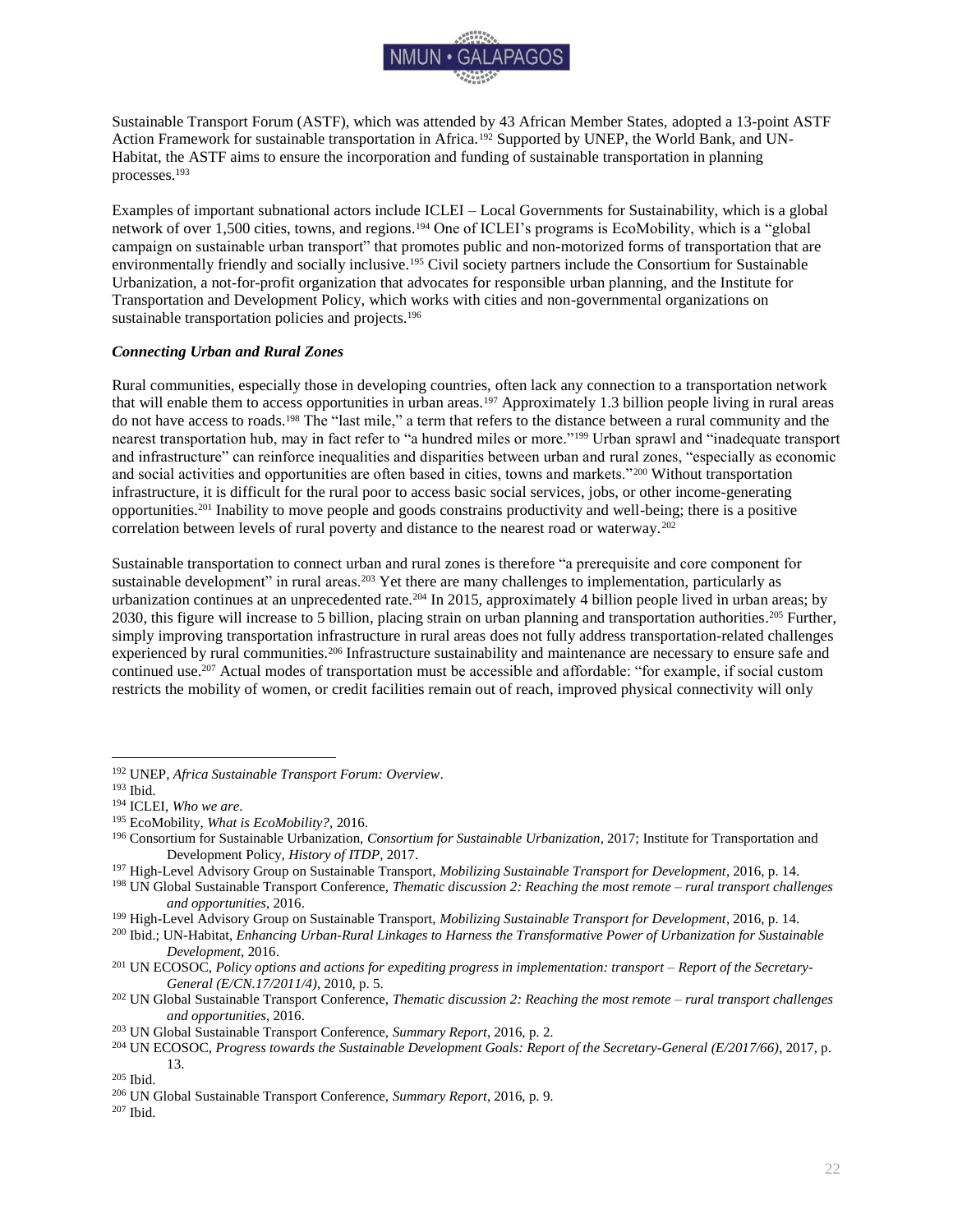

deliver part of its full potential for human development."<sup>208</sup> Infrastructure projects may therefore be unresponsive to rural needs without transparent, consultative, "participatory process[es] that involve local communities." 209

Rural communities in least developed countries, landlocked developing countries, and small island developing states have different needs and face additional obstacles in achieving sustainable transportation.<sup>210</sup> In these countries, "adequate transport is currently unavailable to most people, particularly in rural areas."<sup>211</sup> Barriers to sustainable transportation include high financial costs, "restricted access to the sea, limited air service for passengers and cargo, and difficulties securing investments and partnerships."<sup>212</sup> Many of these countries are already coping with the impacts of climate change, which enhances vulnerabilities.<sup>213</sup> Road safety poses another challenge: "more than 90% of road fatalities take place in low- and middle-income countries."<sup>214</sup> Existing framework documents, including *Agenda 21* and the Ashgabat Statement, reference the need to provide assistance as necessary to developing countries in advancing sustainable transportation.<sup>215</sup>

#### <span id="page-23-0"></span>*Challenges and Opportunities for Sustainable Transportation*

#### *Financing*

An estimated \$90 trillion is required for "energy, transport and urbanization over the next 15 years."<sup>216</sup> The Ashgabat Statement highlights the "enormous challenge" of financing sustainable transportation, particularly given the deficit in public funds available for this purpose.<sup>217</sup> Potential alternative sources of financing include "traditional" official development assistance, domestic resource mobilization, direct private investment," and other forms of partnership.<sup>218</sup> Public-private partnerships are valuable in the context of sustainable transportation, especially for technology development, as they allow for "scaling the innovation generated by small organizations with the means available to large organizations."<sup>219</sup> They can also attract investment in projects aimed at improving sustainability.<sup>220</sup> Public financial support can manifest in novel forms, including "crowdfunding, peer-to-peer lending, sustainable investment funds and local and electronic currencies."<sup>221</sup> To encourage investment, governments may choose to use incentives; additionally, "risk must be held to an acceptable level, governance structures must be in place to create an enabling environment, and national governments should support and empower local level authorities to engage with private sector partners in a constructive manner."<sup>222</sup>

## *Capacity-building*

Capacity-building refers to strengthening "human, scientific, technological, organizational, institutional and resource capabilities."<sup>223</sup> A city or rural community cannot advance sustainable transportation unless it has the capacity to do so.<sup>224</sup> Limited technical capacity often poses a challenge for rural communities and developing countries.<sup>225</sup> The High-Level Advisory Group on Sustainable Transport recommends technical capacity-building "of transport planners and implementers" through "partnerships with international organizations, multilateral development banks,

<sup>208</sup> Ibid.

<sup>209</sup> UN Global Sustainable Transport Conference, *Thematic discussion 2: Reaching the most remote – rural transport challenges and opportunities*, 2016.

<sup>210</sup> UN DESA, *Participants endorse "Ashgabat Statement" as first-ever UN conference on sustainable transport ends*, 2016.

<sup>211</sup> UN Global Sustainable Transport Conference, *Thematic discussion 6: Sustainable transport and transit solutions in countries in special situations*, 2016, p. 1.

<sup>212</sup> UN DESA, *Participants endorse "Ashgabat Statement" as first-ever UN conference on sustainable transport ends*, 2016.

<sup>213</sup> High-Level Advisory Group on Sustainable Transport, *Mobilizing Sustainable Transport for Development*, 2016, p. 26. <sup>214</sup> Ibid., p. 25.

<sup>215</sup> UN Conference on Environment and Development, *Agenda 21*, 1992; UN Global Sustainable Transport Conference, *Ashgabat Statement on Commitments and Policy Recommendations*, 2016.

<sup>216</sup> UN Global Sustainable Transport Conference, *Summary Report*, 2016, p. 5.

<sup>217</sup> UN Global Sustainable Transport Conference, *Ashgabat Statement on Commitments and Policy Recommendations*, 2016, para. 27.

<sup>218</sup> Ibid.

<sup>219</sup> UNCTAD, *Science, Technology and Innovation for Sustainable Urbanization*, 2014, p. 37.

<sup>220</sup> Ibid.

<sup>221</sup> Ibid., p. 38.

<sup>222</sup> High-Level Advisory Group on Sustainable Transport, *Mobilizing Sustainable Transport for Development*, 2016, p. 30.

<sup>223</sup> UN Conference on Environment and Development, *Agenda 21*, 1992, para. 37.1.

<sup>224</sup> Ibid.

<sup>225</sup> UN Global Sustainable Transport Conference, *Summary Report*, 2016.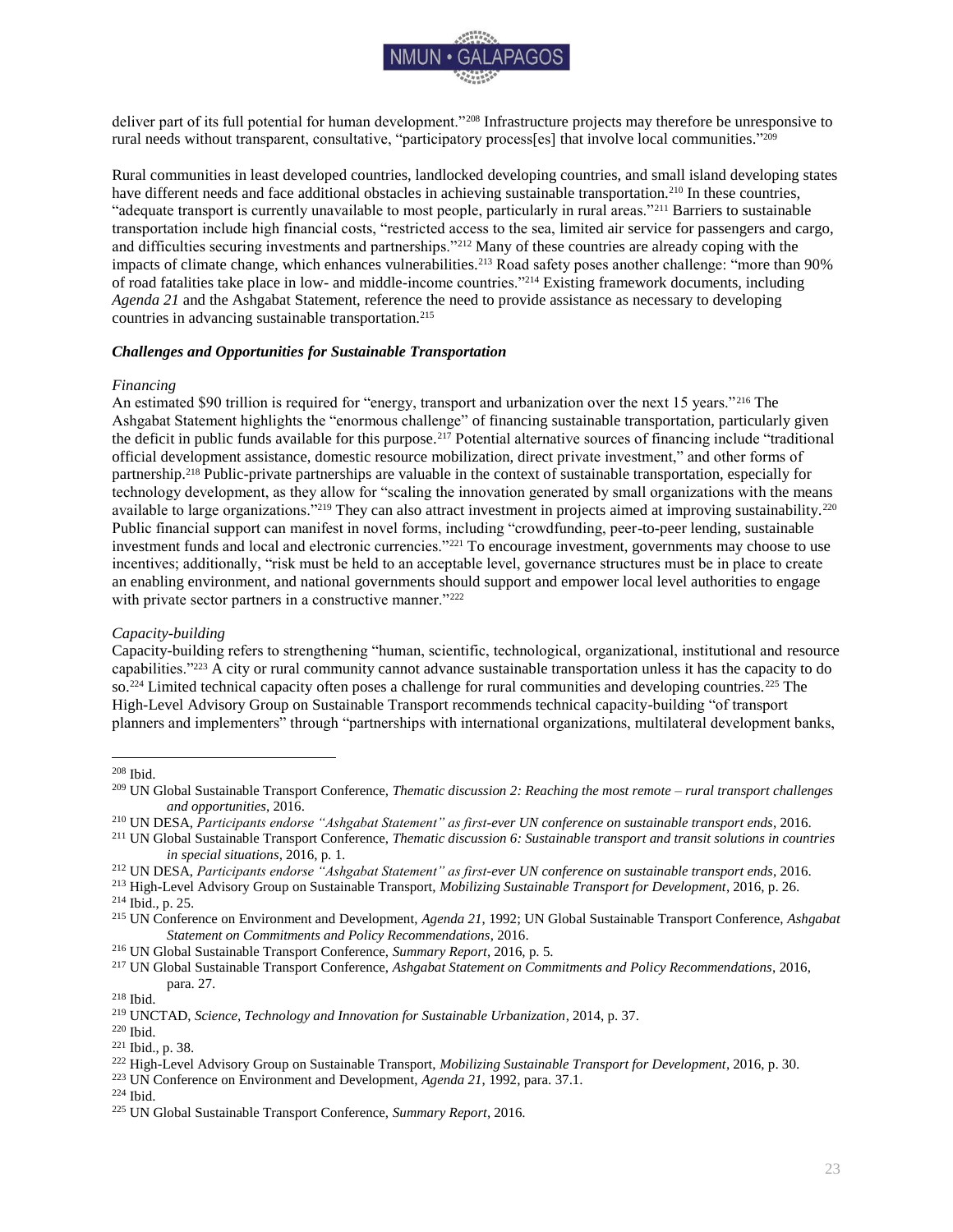

and governments at all levels, to ensure equitable access to markets, jobs, education and other necessities."<sup>226</sup> One example of a successful collaboration is the European Innovation Partnership on Smart Cities and Communities, which pools resources to assist cities with funding and coordination of projects.<sup>227</sup> Other strategies include the direct provision of training to personnel employed in energy and transport sectors; strengthening of "institutions that provide education and training on energy service and urban transport planning and management; and raising awareness of the need to promote sustainable transportation through informational campaigns and community-based initiatives."<sup>228</sup>

#### *Science, Technology, and Innovation*

Advances in sustainable transportation are closely linked to technology development.<sup>229</sup> The Ashgabat Statement emphasizes the importance of transitioning to "low-carbon energy sources and technologies"; developing "new and innovative technologies"; improving existing technology; and integrating science, technology, and innovation into sustainable transportation systems.<sup>230</sup> *Agenda 21* notes that in relation to transportation, "technological inadequacies," high fuel consumption, and increased numbers of motor vehicles are contributing to "pervasive air quality problems" in many cities.<sup>231</sup> Technology can provide alternatives for cleaner, environmentally friendly modes of transportation that produce less pollution and fewer emissions.<sup>232</sup> Further, it can enhance the safety, reliability, affordability, and accessibility of transportation options.<sup>233</sup>

Information and communications technology (ICT) can contribute to advancing sustainable transportation, which is an integral component of a smart city: "an innovative city that uses information and communication technologies and other means to improve quality of life, efficiency of urban operation and services, and competitiveness, while ensuring that it meets the needs of present and future generations with respect to economic, social, environmental as well as cultural aspects."<sup>234</sup> ICT allows for "informed decision-making by providing city stakeholders with appropriate, up-to-date and actionable intelligence."<sup>235</sup> For example, ICT-based applications can contribute to "smart" transportation solutions that enhance sustainability and safety, including through traffic monitoring, smart vehicles and infrastructure, and multimodal transportation.<sup>236</sup> ICT systems can also implement "congestion pricing" to "influence travel behavior" and encourage use of non-motorized and public transportation to promote "sustainable urban mobility."<sup>237</sup> Technology therefore presents diverse opportunities for sustainable transportation, but the feasibility of technology development and implementation in developing countries, rural communities, or individual cities may be limited by resources or capacity.<sup>238</sup>

#### <span id="page-24-0"></span>*Conclusion*

In the wake of the UN Global Sustainable Transport Conference, the importance and benefits of sustainable transportation have earned increased recognition from the international community.<sup>239</sup> Sustainable transportation is "critical for both rural and urban development."<sup>240</sup> Rapid urbanization, lack of rural infrastructure, and difficulty in securing financing will remain among the significant challenges to the advancement of sustainable transportation between urban and rural zones. Multiple existing frameworks have provided recommendations with respect to

<sup>229</sup> UN Secretary-General, *Remarks at opening session of the Global Sustainable Transport Conference: Ban Ki-moon*, 2016; UN Global Sustainable Transport Conference, *Ashgabat Statement on Commitments and Policy Recommendations*, 2016.

<sup>226</sup> High-Level Advisory Group on Sustainable Transport, *Mobilizing Sustainable Transport for Development*, 2016, p. 8.

<sup>227</sup> European Commission, *Smart Cities and Communities: The European Innovation Partnership on Smart Cities and Communities*.

<sup>228</sup> UN Conference on Environment and Development, *Agenda 21*, 1992, para. 7.54.

<sup>230</sup> Ibid.

<sup>231</sup> UN Conference on Environment and Development, *Agenda 21*, 1992, paras. 7.46-7.48.

<sup>232</sup> High-Level Advisory Group on Sustainable Transport, *Mobilizing Sustainable Transport for Development*, 2016, p. 33. <sup>233</sup> Ibid.

<sup>234</sup> UN-Habitat, *World Cities Report 2016*, 2016, p. 45; UN-Habitat & Ericsson, *The Role of ICT in the Proposed Urban Sustainable Development Goal and the New Urban Agenda*, 2014.

<sup>235</sup> Ibid., p. 6.

<sup>236</sup> Ibid., p. 9.

<sup>237</sup> UN-Habitat et al., *Analysis of the transport relevance of each of the 17 SDGs*, 2015.

<sup>238</sup> UN Global Sustainable Transport Conference, *Summary Report*, 2016.

<sup>239</sup> UN DESA, *Participants endorse "Ashgabat Statement" as first-ever UN conference on sustainable transport ends*, 2016.

<sup>240</sup> UN Global Sustainable Transport Conference, *Summary Report*, 2016, p. 2.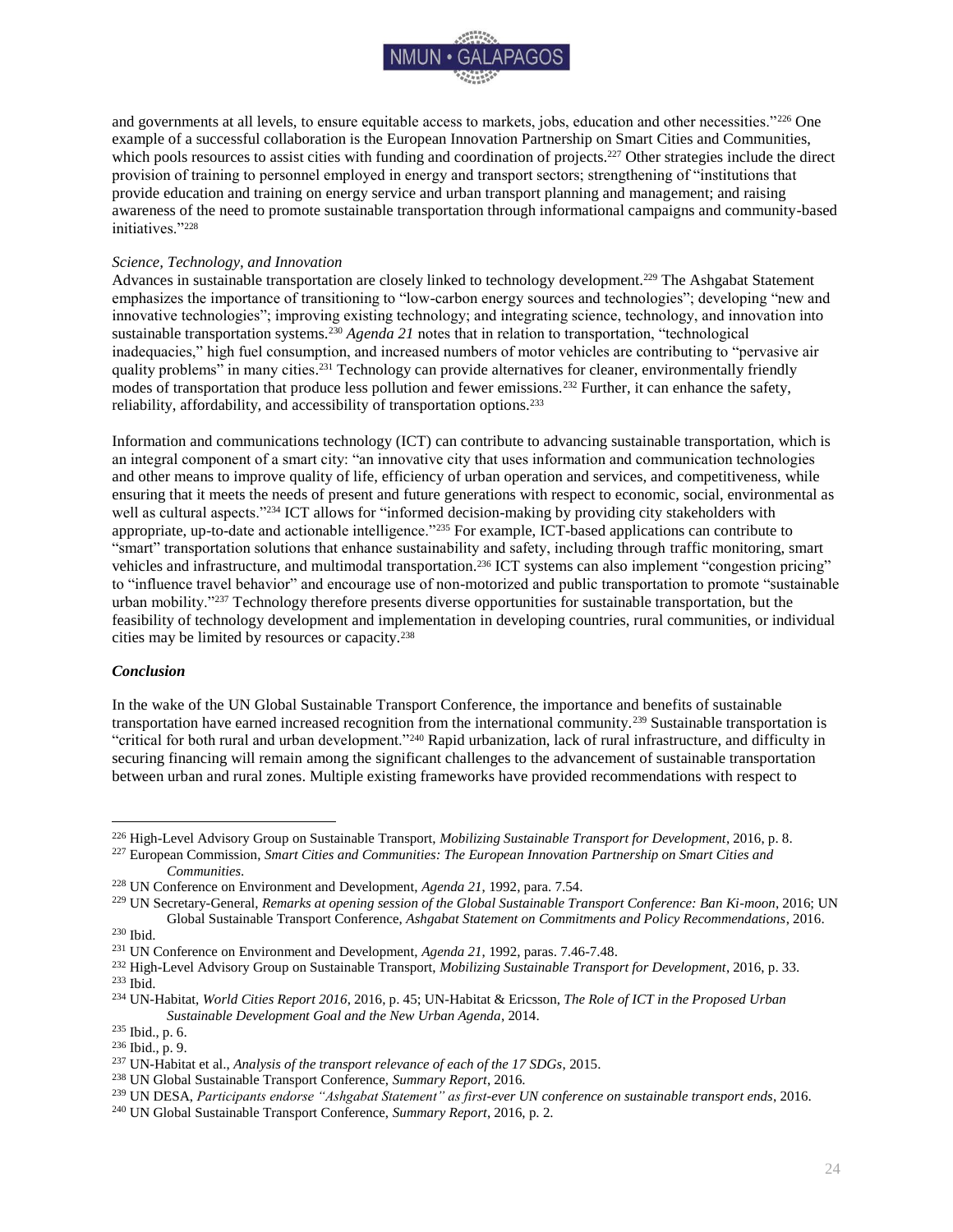

sustainable transportation; UN-Habitat will serve as an ideal forum for further discussions in the specific context of promoting urban-rural connectivity.

## <span id="page-25-0"></span>*Further Research*

How does sustainable transportation promote urban-rural connectivity? What are the challenges faced by rural communities with respect to sustainable transportation? How can national and subnational governments create an enabling environment for the development of technology to support sustainable transportation? What is the role of technology transfer? What are different approaches for financing sustainable transportation projects and infrastructure? What forms of capacity-building are required? How can partnerships contribute to sustainable transportation? How can the international community increase community involvement in devising sustainable transportation solutions?

# **Annotated Bibliography**

<span id="page-25-1"></span>High-Level Advisory Group on Sustainable Transport. (2016). *Mobilizing Sustainable Transport for Development*. Retrieved 31 August 2017 from:

<https://sustainabledevelopment.un.org/content/documents/2375Mobilizing%20Sustainable%20Transport.pdf>

*Established in 2014 by former UN Secretary-General Ban Ki-moon, the High-Level Advisory Group on Sustainable Transport issued a comprehensive report on mobilizing sustainable transportation for development in 2016. It explains the concept of sustainable transportation and provides recommendations for encouraging the development of sustainable transportation with respect to policy development and implementation, financing, and technological innovation. Notably, this report served as input for the first UN Global Sustainable Transport Conference in November 2016.*

United Nations, Department of Economic and Social Affairs. (n.d.). *Sustainable transport* [Website]. Retrieved 31 August 2017 from:<https://sustainabledevelopment.un.org/topics/sustainabletransport>

*The UN Department of Economic and Social Affairs maintains the Sustainable Development Knowledge Platform, which includes a topic page on sustainable transportation. This hub collects all news, documents, decisions, statements, and information on meetings and events that are relevant to sustainable transportation. Delegates will find this page indispensable to their research.*

United Nations, General Assembly, Seventy-first session. (2016). *New Urban Agenda (A/RES/71/256)*. Retrieved 31 August 2017 from:<http://undocs.org/A/RES/71/256>

*The* New Urban Agenda*, adopted at the UN Conference on Housing and Sustainable Urban Development, sets out commitments by world leaders to achieve an ambitious vision of sustainable cities. Many of the commitments reference transportation and connections between urban and rural zones. Delegates should review these commitments carefully to understand how transportation between urban and rural zones promotes sustainable urban development.*

United Nations, Global Sustainable Transport Conference. (2016). *Ashgabat Statement on Commitments and Policy Recommendations*. Retrieved 31 August 2017 from:

<https://sustainabledevelopment.un.org/content/documents/11987Ashgabatstatement.pdf>

*Former UN Secretary-General Ban Ki-moon convened the first UN Global Sustainable Transport Conference, which took place in Ashgabat, Turkmenistan, in November 2016. Participants adopted the Ashgabat Statement, which collects their shared commitments, concerns, and conclusions with respect to sustainable transportation. Delegates should refer to the Ashgabat Statement as a summary of relevant issues.*

United Nations Human Settlements Programme. (2016). *Enhancing Urban-Rural Linkages to Harness the Transformative Power of Urbanization for Sustainable Development* [Report]. Retrieved 31 August 2017 from: [http://www.fao.org/fsnforum/sites/default/files/discussions/contributions/URL\\_flyer\\_2016.pdf](http://www.fao.org/fsnforum/sites/default/files/discussions/contributions/URL_flyer_2016.pdf)

*This brief report from UN-Habitat succinctly explains the necessity for enhanced urban-rural*  linkages in the general context of achieving sustainable development. The report advocates for the *abolishment of the traditional dichotomy between urban and rural in order to harness*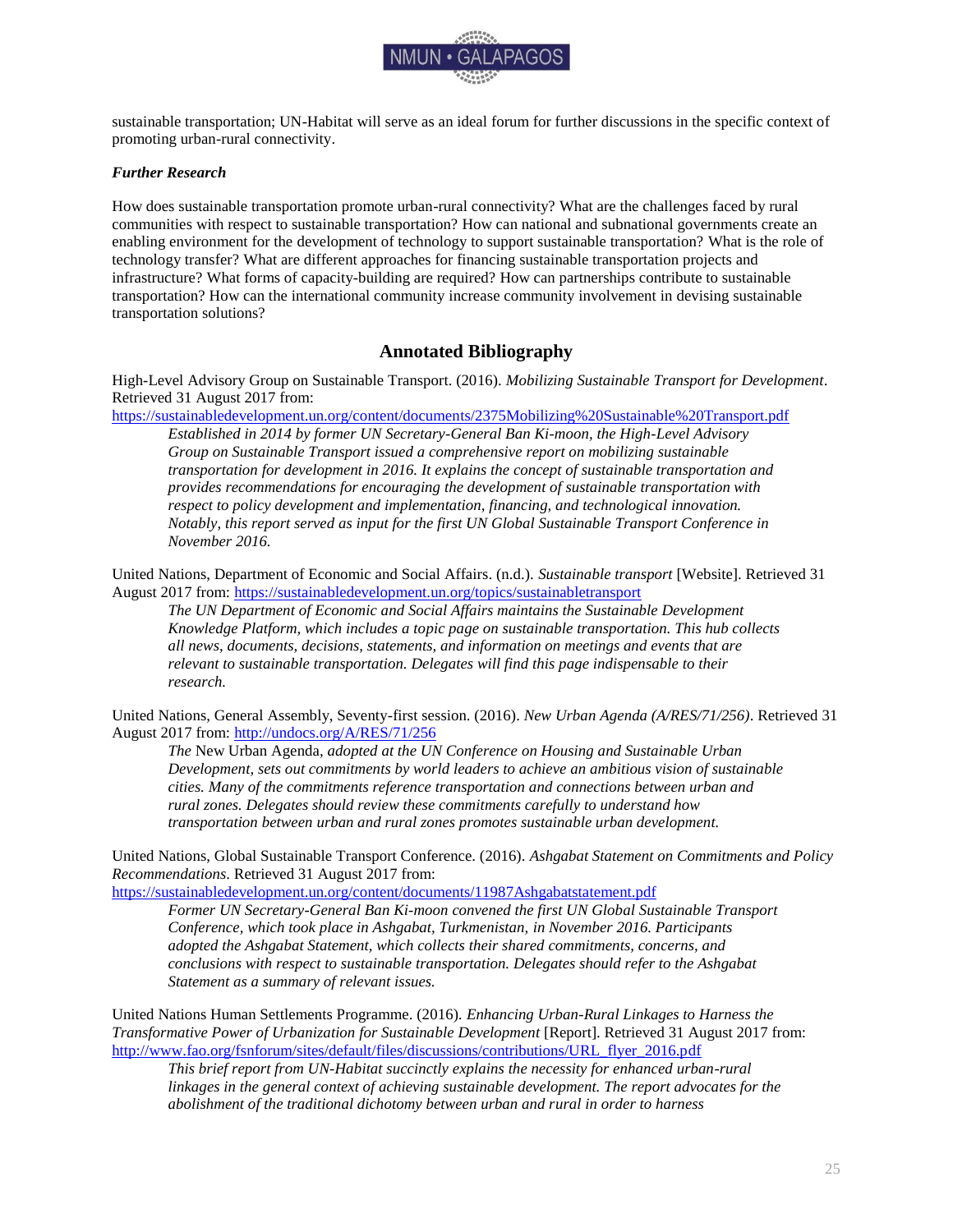

*urbanization for sustainable development. It is important for delegates to understand the rationale behind supporting greater connectivity between urban and rural zones via sustainable transportation.*

United Nations Human Settlements Programme et al. (2015). *Analysis of the transport relevance of each of the 17 SDGs* [Report]. Retrieved 31 August 2017 from:

[https://sustainabledevelopment.un.org/content/documents/8656Analysis%20of%20transport%20relevance%20of%2](https://sustainabledevelopment.un.org/content/documents/8656Analysis%20of%20transport%20relevance%20of%20SDGs.pdf) [0SDGs.pdf](https://sustainabledevelopment.un.org/content/documents/8656Analysis%20of%20transport%20relevance%20of%20SDGs.pdf)

*The recognition of sustainable transportation as an essential component of sustainable development is relatively recent. Sustainable transportation was not considered in the Millennium Development Goals, but it is explicitly mentioned in the targets of the SDGs; further, it is in fact vital to the achievement of all SDGs. This report analyzes the relevance of sustainable transport to*  each of the SDGs and identifies specific goals and targets of particular *importance*. It is crucial *for delegates to understand the broader role that sustainable transportation plays in the context of sustainable development and the 2030 Agenda.*

# **Bibliography**

<span id="page-26-0"></span>Avery, L., et al. (2017). *Rural-Urban Connectivity in Achieving Sustainable Regional Development*. Retrieved 31 August 2017 from:

[http://www.uncrd.or.jp/content/documents/5048Final%20Background%20Paper%20for%20EST%20Plenary%20Se](http://www.uncrd.or.jp/content/documents/5048Final%20Background%20Paper%20for%20EST%20Plenary%20Session%203%20(1)-rev-3.pdf) [ssion%203%20\(1\)-rev-3.pdf](http://www.uncrd.or.jp/content/documents/5048Final%20Background%20Paper%20for%20EST%20Plenary%20Session%203%20(1)-rev-3.pdf)

Consortium for Sustainable Urbanization. (2017). *Consortium for Sustainable Urbanization* [Website]. Retrieved 31 August 2017 from:<http://consortiumforsustainableurbanization.org/mission/>

EcoMobility. (2016). *What is EcoMobility?* [Website]. Retrieved 31 August 2017 from: <https://ecomobility.org/about/>

European Commission. (n.d.). *Smart Cities and Communities: The European Innovation Partnership on Smart Cities and Communities* [Website]. Retrieved 31 August 2017 from: <http://ec.europa.eu/eip/smartcities/>

European Commission. (2017). *Sustainable Transport Forum (STF)* [Website]. Retrieved 31 August 2017 from: [https://ec.europa.eu/transport/themes/urban/cpt/stf\\_en](https://ec.europa.eu/transport/themes/urban/cpt/stf_en)

High-Level Advisory Group on Sustainable Transport. (2016). *Mobilizing Sustainable Transport for Development*. Retrieved 31 August 2017 from: <https://sustainabledevelopment.un.org/content/documents/2375Mobilizing%20Sustainable%20Transport.pdf>

ICLEI – Local Governments for Sustainability. (n.d.). *Who we are* [Website]. Retrieved 31 August 2017 from: <http://www.iclei.org/about/who-is-iclei.html>

Institute for Transportation and Development Policy. (2017). *History of ITDP* [Website]. Retrieved 31 August 2017 from[: https://www.itdp.org/who-we-are/history-of-itdp/](https://www.itdp.org/who-we-are/history-of-itdp/)

Partnership on Sustainable, Low Carbon Transport (SLoCaT). (n.d.). *SLoCaT Partnership* [Website]. Retrieved 31 August 2017 from:<http://www.slocat.net/slocatpartnership>

United Nations Conference on Environment and Development. (1992). *Agenda 21* [Outcome Document]. Retrieved 31 August 2017 from:<https://sustainabledevelopment.un.org/content/documents/Agenda21.pdf>

United Nations Conference on Trade and Development. (2014). *Science, Technology and Innovation for Sustainable Urbanization* [Report]. Retrieved 31 August 2017 from: [http://unctad.org/en/PublicationsLibrary/dtlstict2014d2\\_en.pdf](http://unctad.org/en/PublicationsLibrary/dtlstict2014d2_en.pdf)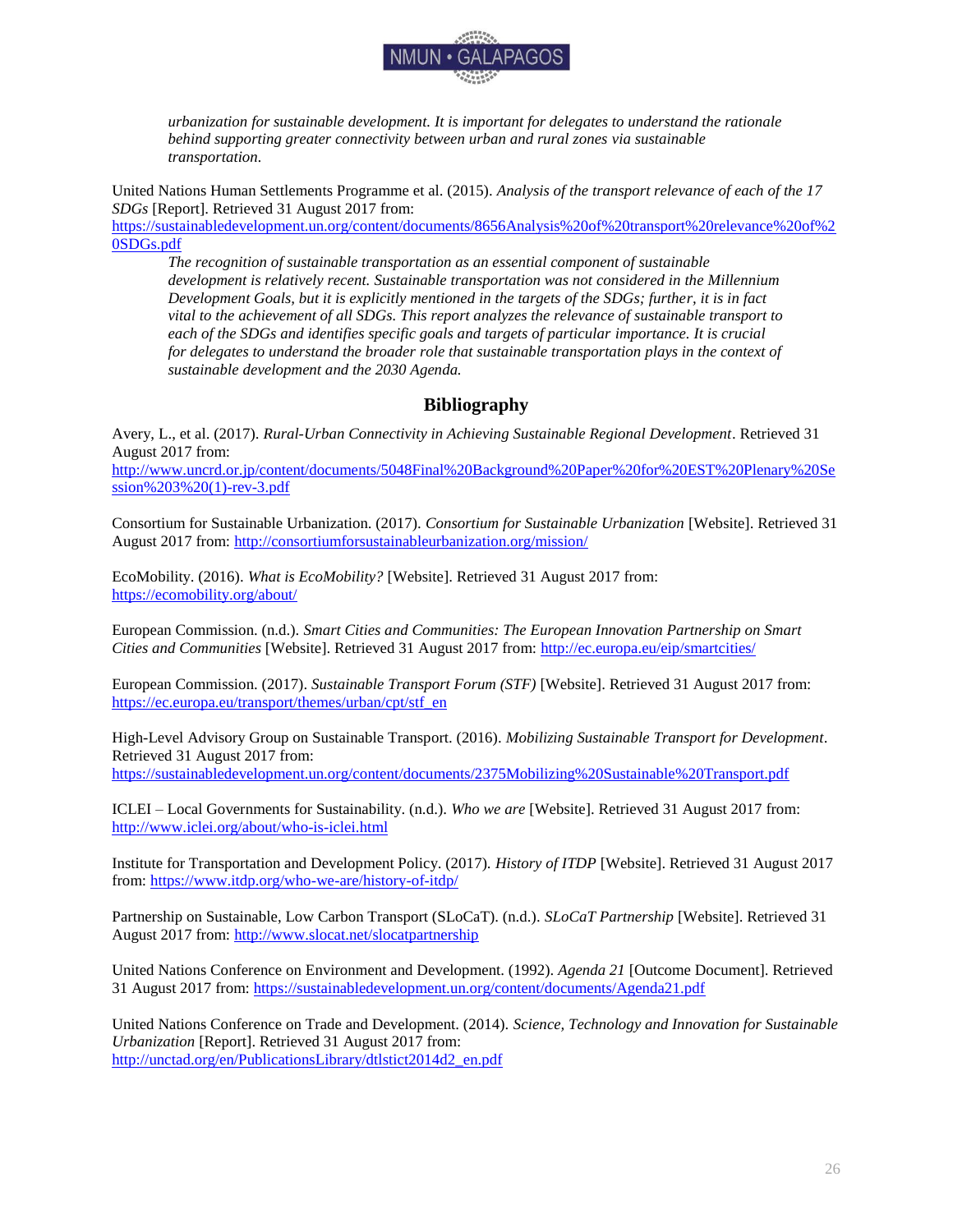

United Nations, Department of Economic and Social Affairs. (n.d.). *Sustainable transport* [Website]. Retrieved 31 August 2017 from:<https://sustainabledevelopment.un.org/topics/sustainabletransport>

United Nations, Department of Economic and Social Affairs. (2016, November 27). *Participants endorse "Ashgabat Statement" as first-ever UN conference on sustainable transport ends* [News Article]. Retrieved 31 August 2017 from[: https://www.un.org/development/desa/en/news/sustainable/ashgabat-statement.html](https://www.un.org/development/desa/en/news/sustainable/ashgabat-statement.html) 

United Nations, Department of Economic and Social Affairs. (2017). *Sustainable Development Goal 11* [Website]. Retrieved 31 August 2017 from:<https://sustainabledevelopment.un.org/sdg11>

United Nations, Economic and Social Council. (2011). *Policy options and actions for expediting progress in implementation: transport – Report of the Secretary-General (E/CN.17/2011/4)*. Retrieved 31 August 2017 from: <http://undocs.org/E/CN.17/2011/4>

United Nations, Economic and Social Council. (2017). *Progress towards the Sustainable Development Goals: Report of the Secretary-General (E/2017/66)*. Retrieved 31 August 2017 from:<http://undocs.org/E/2017/66>

United Nations Environment Programme. (n.d.). *Africa Sustainable Transport Forum* [Website]. Retrieved 31 August 2017 from:<http://www.unep.org/transport/astf/who-we-are/overview>

United Nations Environment Programme. (n.d.). *Sustainable transport and air pollution* [Website]. Retrieved 31 August 2017 from: [https://www.unep.org/resourceefficiency/what-we-do/policy-strategy/resource-efficient](https://www.unep.org/resourceefficiency/what-we-do/policy-strategy/resource-efficient-cities/focus-areas-cities/sustainable-transport-and)[cities/focus-areas-cities/sustainable-transport-and](https://www.unep.org/resourceefficiency/what-we-do/policy-strategy/resource-efficient-cities/focus-areas-cities/sustainable-transport-and)

United Nations, General Assembly, Sixty-sixth session. (2012). *The Future We Want (A/RES/66/288)* [Outcome Document]*.* Retrieved 31 August 2017 from: [http://undocs.org/A/RES/66/288](http://undocs.org/a/res/66/288)

United Nations, General Assembly, Seventieth session. (2015). *Towards comprehensive cooperation among all modes of transport for promoting sustainable multimodal transit corridors (A/RES/70/197)* [Resolution]. Adopted on the report of the Second Committee (A/70/472). Retrieved 31 August 2017 from: <http://undocs.org/A/RES/70/197>

United Nations, General Assembly, Seventieth session. (2015). *Transforming our world: the 2030 Agenda for Sustainable Development (A/RES/70/1)*. Retrieved 30 August 2017 from: <http://undocs.org/A/RES/70/1>

United Nations, General Assembly, Seventy-first session. (2016). *New Urban Agenda (A/RES/71/256)*. Retrieved 31 August 2017 from:<http://undocs.org/A/RES/71/256>

United Nations, Global Sustainable Transport Conference. (2016). *Ashgabat Statement on Commitments and Policy Recommendations*. Retrieved 31 August 2017 from: <https://sustainabledevelopment.un.org/content/documents/11987Ashgabatstatement.pdf>

United Nations, Global Sustainable Transport Conference. (2016). *Summary Report*. Retrieved 31 August 2017 from[: https://sustainabledevelopment.un.org/content/documents/12438Summary\\_Report\\_GSTC.pdf](https://sustainabledevelopment.un.org/content/documents/12438Summary_Report_GSTC.pdf)

United Nations, Global Sustainable Transport Conference. (2016). *Thematic discussion 2: Reaching the most remote – rural transport challenges and opportunities* [Concept Note]. Retrieved 31 August 2017 from: [https://sustainabledevelopment.un.org/content/documents/11682Thematic%20discussion%202%20concept%20note.](https://sustainabledevelopment.un.org/content/documents/11682Thematic%20discussion%202%20concept%20note.pdf) [pdf](https://sustainabledevelopment.un.org/content/documents/11682Thematic%20discussion%202%20concept%20note.pdf)

United Nations, Global Sustainable Transport Conference. (2016). *Thematic discussion 6: Sustainable transport and transit solutions in countries in special situations* [Concept Note]. Retrieved 31 August 2017 from: [https://sustainabledevelopment.un.org/content/documents/11702Thematic\\_discussion\\_6\\_concept\\_note\\_7Nov2016.p](https://sustainabledevelopment.un.org/content/documents/11702Thematic_discussion_6_concept_note_7Nov2016.pdf) [df](https://sustainabledevelopment.un.org/content/documents/11702Thematic_discussion_6_concept_note_7Nov2016.pdf)